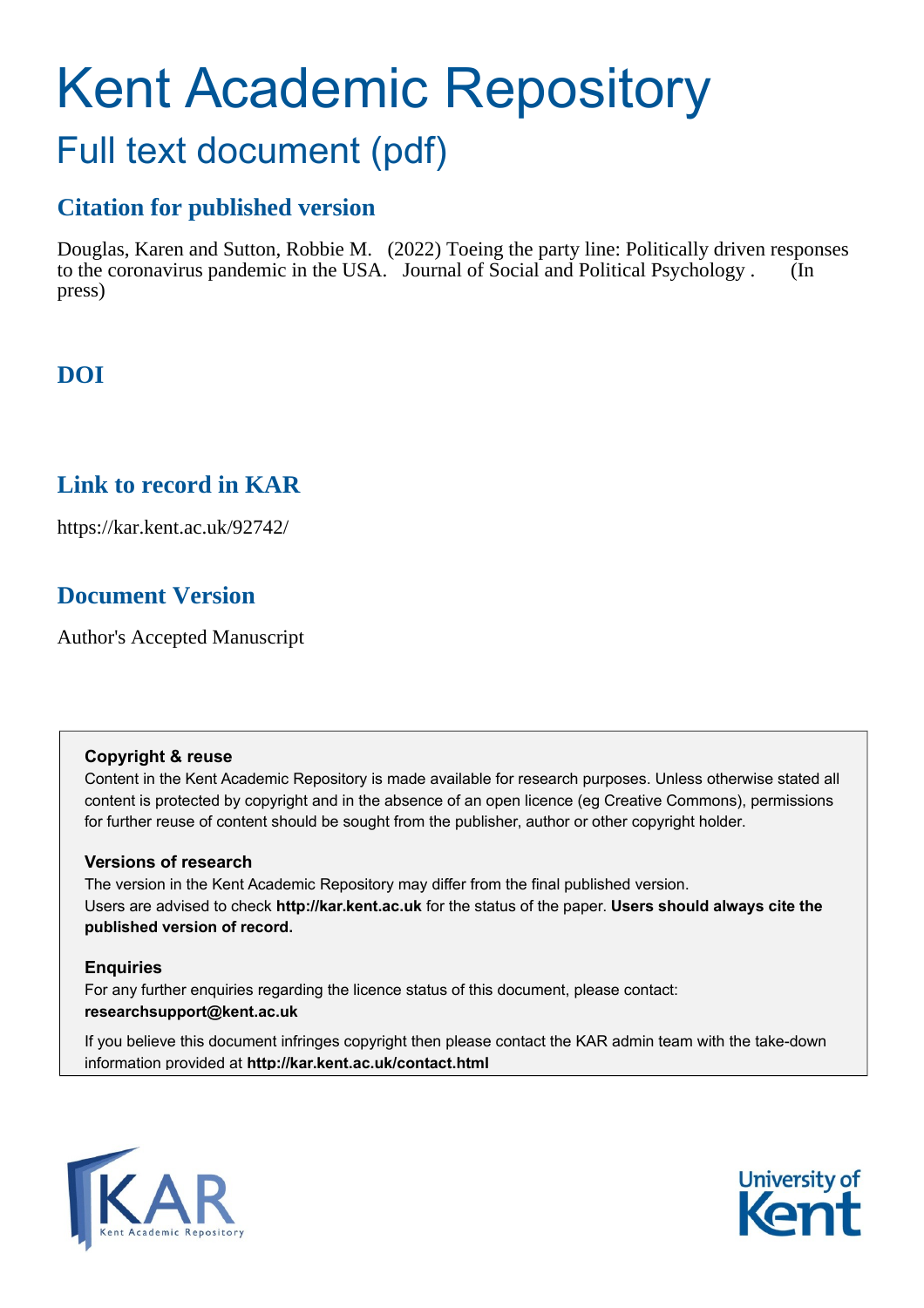Political Responses to the Coronavirus Pandemic

# Toeing the party line: Politically driven responses to the coronavirus pandemic in the USA

Karen M. Douglas\*, Robbie M. Sutton

School of Psychology, University of Kent, United Kingdom

\*School of Psychology, University of Kent, Canterbury, CT2 7NP, United Kingdom.

k.douglas@kent.ac.uk.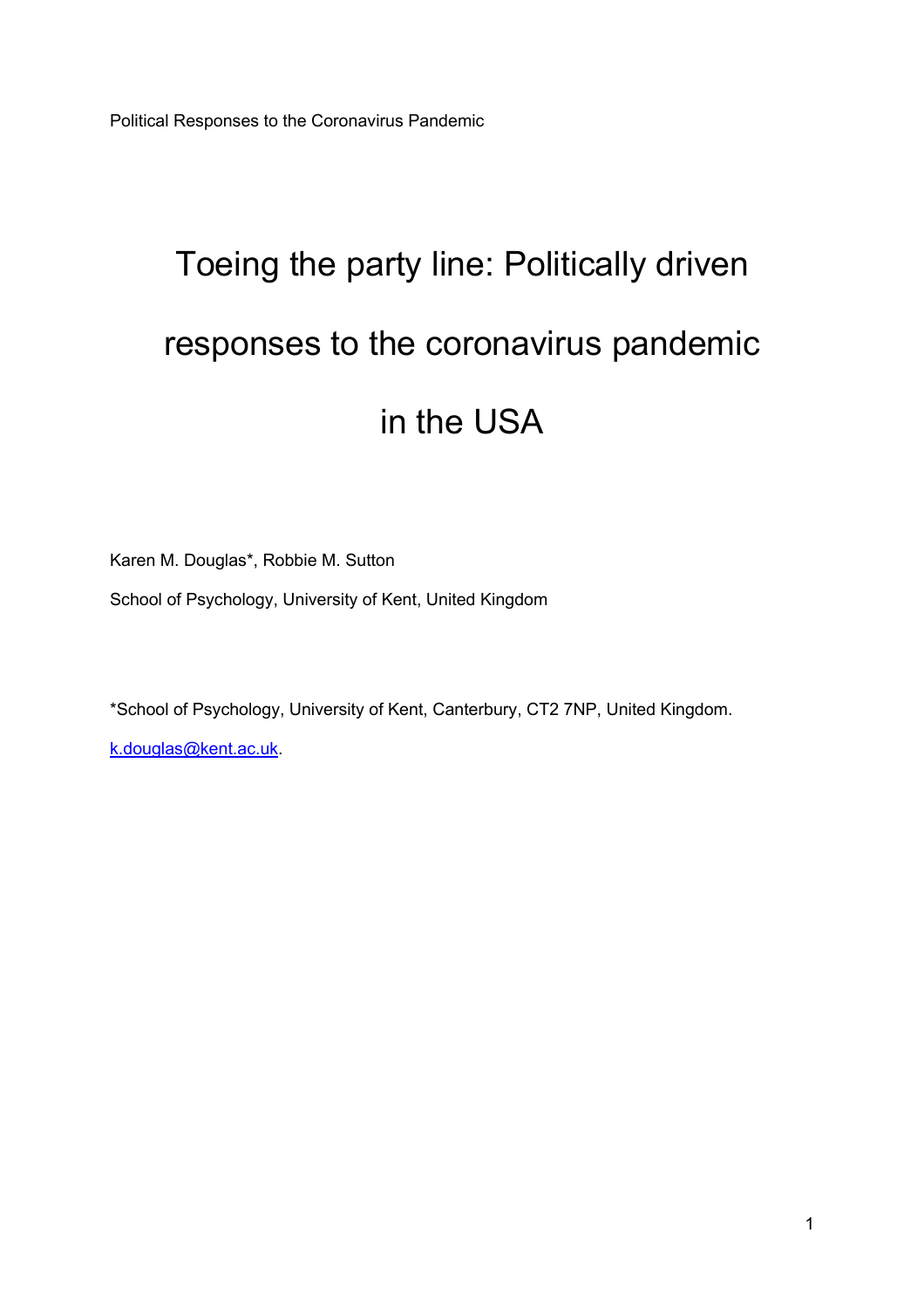Polling data indicate that in the USA, Republicans, compared to Democrats, have been less inclined to take preventive measures against coronavirus. In three studies (*N*s = 380, 430, and 393), we sought to find evidence for partisan motivations and to illuminate how they translate into attitudes, behavioral intentions and actual behaviors. Results revealed a consensus that the Democratic party wants people take coronavirus seriously. Thus, while Democrats thought it was aligned with their political interests, Republicans thought it was in their opponents' interests. Further analyses suggest that perceived party interests mediated the effect of party allegiance on attitudes about the seriousness of coronavirus, and both attitudes and intentions to preventive behaviors (Studies 1 and 2) and specifically attitudes and intentions to wear masks (Study 3). This relationship also held for mask-wearing behavior. Results suggest that people's responses to coronavirus may reflect a conformity to the perceived wishes and interests of their political party.

Coronavirus, COVID-19, partisanship, politics, identity, Republican, Democrat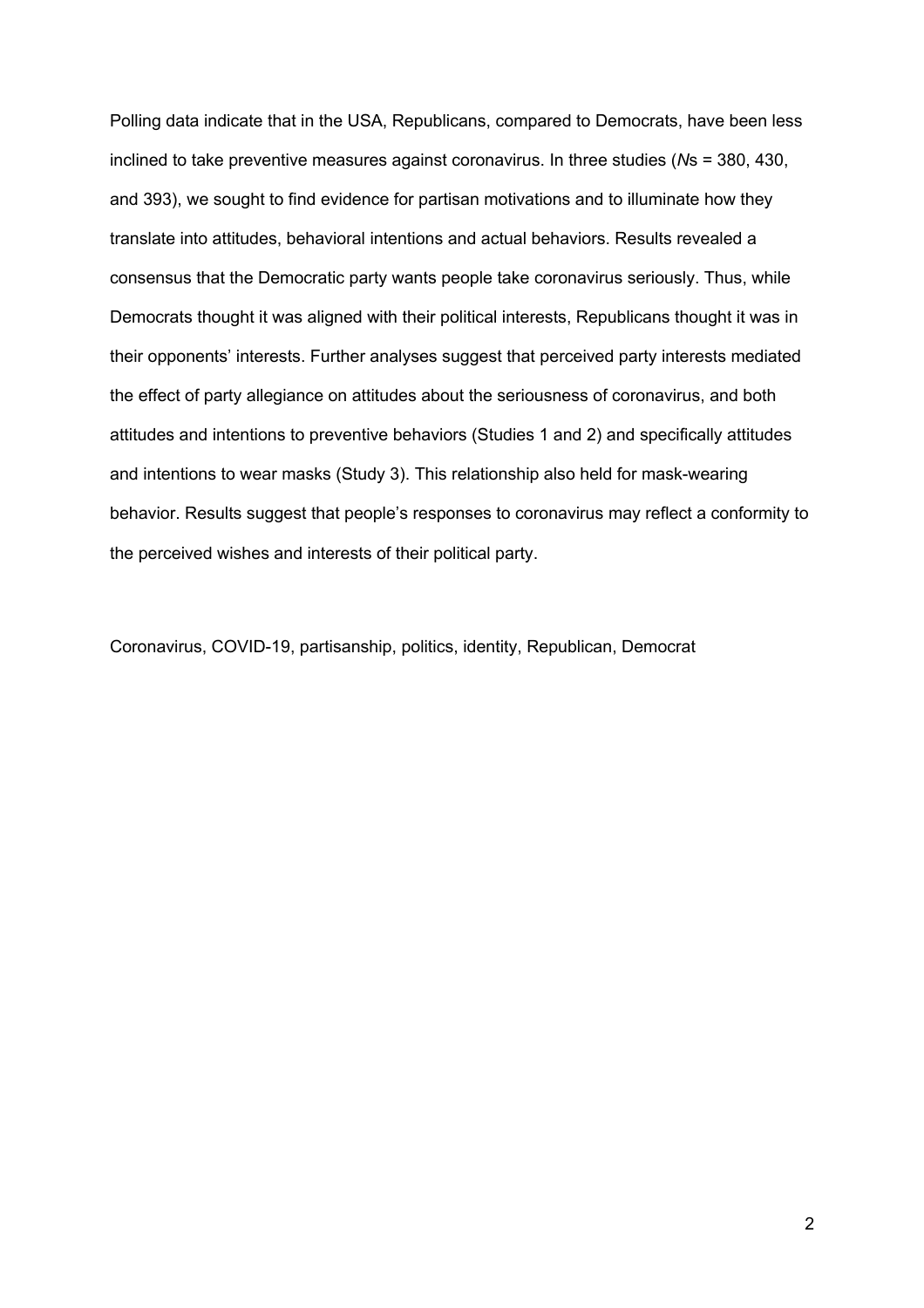Whilst Democrats and Republicans in the USA have had similar views regarding some aspects of the coronavirus pandemic, there have been significant points of difference. Polling from the Pew Research Center (2020) suggests that compared to Republicans, Democrats have taken the pandemic more seriously, and have been more likely to endorse steps to stop it from spreading. This finding is corroborated by observational data, for example mobile phone tracking data showing less evidence of social distancing in predominantly Republican areas (Allcott, Boxell, Conway, Gentzkow, Thaler, & Yang, 2020). There is ample evidence that political polarization affects attitudes, judgments and behaviors (van Bavel & Pereira, 2018), and a polarized response to coronavirus has been particularly blatant in the USA (van Bavel et al., 2020). This provides a unique opportunity to study how party ties can influence responses to a crisis. In the current research, we explored Republicans' and Democrats' responses to the coronavirus pandemic and the extent to which people are guided by their party's position, potentially at the expense of their own and others' personal safety.

Political polarization has increased dramatically in the USA in recent years (Pew Research Center, 2019), and this is likely to continue as people increasingly avoid ideologically-inconsistent messages and consume information within like-minded "echo chambers" (Flaxman, Goel & Rao, 2016). In such echo chambers, facts often take second place to misinformation such as fake news (Lazer et al., 2018) and conspiracy theories (Douglas, Sutton & Cichocka, 2017) that reinforce political biases and divisions. Political partisanship affects beliefs in a range of areas such as social attitudes (Petersen, Skov, Serritzlew & Ramsøy, 2013), support for scientists and scientific findings (Kam, 2005; Kahan, Jenkins-Smith & Braman, 2011), and support for social policy decisions (Cohen, 2003). It can even skew people's memories for important political and social events (Frenda, Knowles, Saletan & Loftus, 2013). Van Bavel and Pereira (2018) argue that "the tribal nature of the human mind leads people to value party dogma over truth" (p. 214), so much so that they often abandon their own values and beliefs in favor of party loyalty.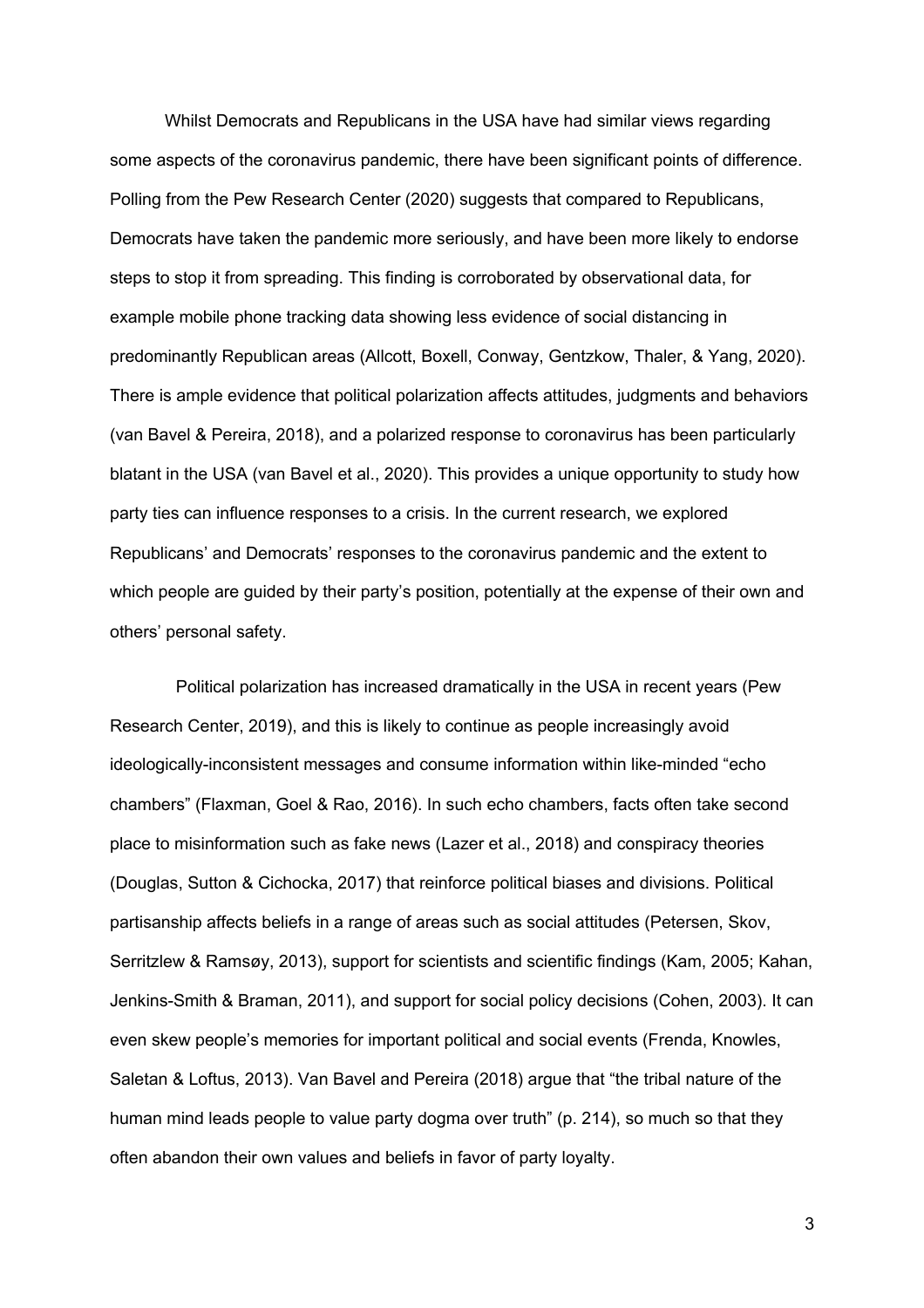We consider if Republicans' and Democrats' responses to the coronavirus pandemic reflect uncritical acceptance of party cues, or instead a more active process of conformity to perceived party interests. In identity-based groups such as political parties, people are attracted to the group's goals, activities and other defining features, and are strongly aware of, and comply with, group practices (Prentice, Miller & Lightdale, 1994). People derive a sense of personal self-esteem and pride from being members of groups and adopting their interests (Tajfel, 1979). Displaying loyalty to one's political party and actively serving one's party's interests can therefore be a way of maintaining a positive sense of social identity. That is, by doing what they think their political party wants them to do (and avoiding behaviors that appear to go against their party's wishes), people might be able to affirm and express their identities. However, this conformity might have personal and social costs. Group conformity has been linked to negative outcomes such as bullying (Smith, 2016), prejudice (Nesdale, Maass, Durkin & Griffiths, 2005), and unhealthy behaviors (Templeton, Stanton & Zaki, 2016). Conformity to a group can also fuel group polarization and further cement negative attitudes (Koudenburg, Greijdanus & Scheepers, 2019).

The current research is concerned with the sense in which we can say that Republicans' and Democrats' different attitudes, intentions, and behaviors regarding coronavirus are partisan. We argue that the motivation to think and act in ways that further party interests is straightforwardly partisan, consistent with psychological analyses of the construct (e.g., Van Bavel & Pereira, 2018). This motivated partisanship may be responsible for the gap between Republicans and Democrats, but other factors may be responsible. For example, compared to Democrats, Republicans tend to be more sceptical about at least some domains of science (Rutjens, Heine, Sutton, & van Herreveld, 2018), and albeit with some exceptions, are generally more opposed to perceived state intrusions on individual liberties—especially intrusions that threaten economic growth (Campbell & Kay, 2014). Furthermore, Republicans and Democrats could easily have diverged because of their passive consumption of media, such as right or left-leaning TV networks and newspapers,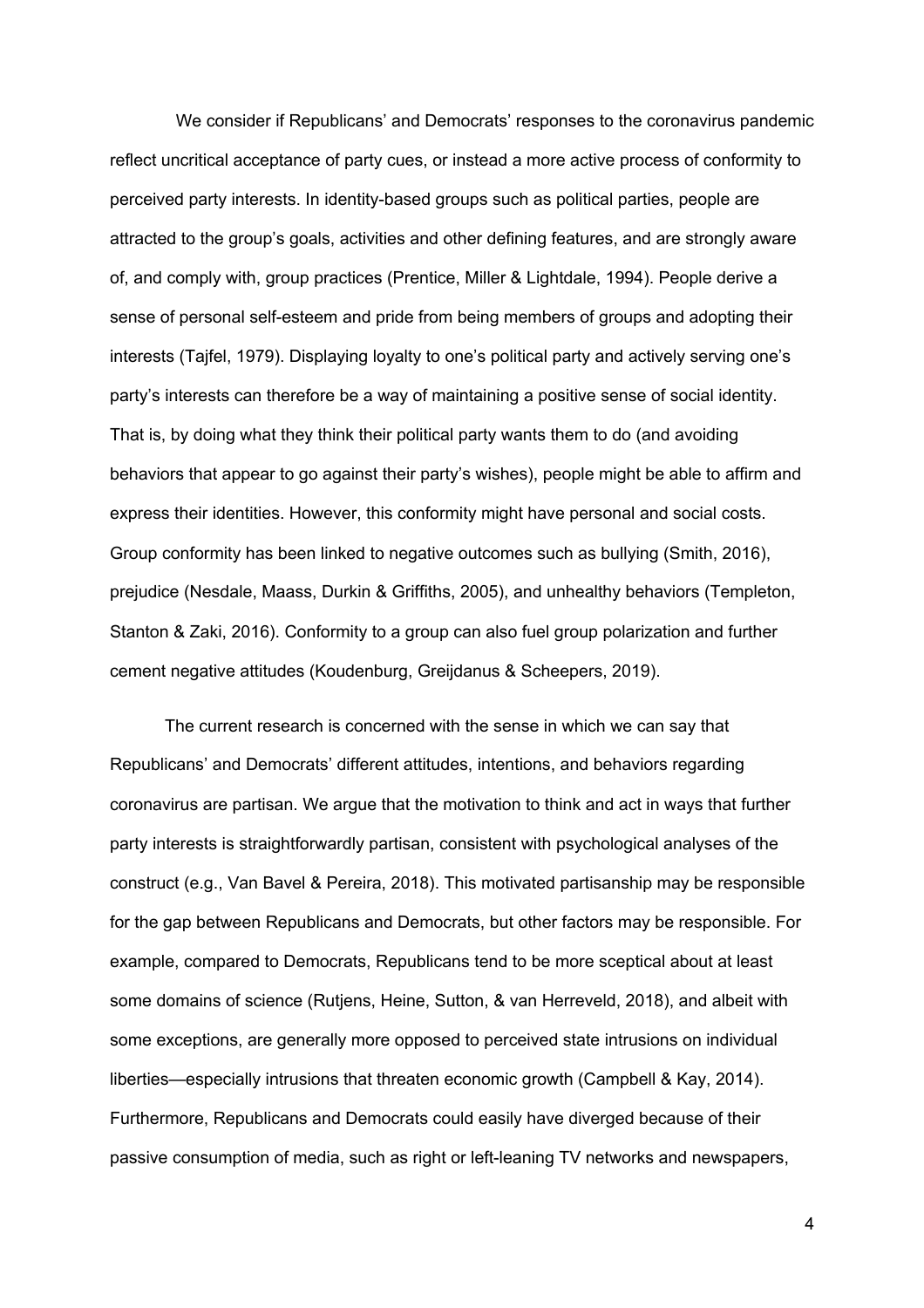that tout different messages about the seriousness of coronavirus (Kushner Gadarian, Goodman, Wallace & Pepinsky, 2020).

These differences between Republicans and Democrats—as well as, or instead of, their desire to toe the party line on coronavirus—may explain their diverging attitudes. In this research, we therefore seek evidence that their divergence arises from perceptions of party interests. This requires that compared to Democrats, Republicans perceive it to be relatively against their party's wishes or interests to take coronavirus seriously. It also requires that their different attitudes, intentions and behaviors concerning coronavirus reflect, at least in part, this perceived difference in party interests. In three studies, we tested these predictions. In Studies 1 and 2 we focused on participants' attitudes and intentions toward a set of preventive measures. In Study 3 we focused specifically on participants' mask-wearing attitudes, intentions, and behaviors. Overall, we predicted that perceptions of party interests would shape people's attitudes concerning coronavirus and both behavioral intentions and actual behaviors designed to prevent its spread.

## **Study 1**

Study 1 was conducted in the early days of the pandemic, at the beginning of March 2020. Information about the virus was rapidly emerging, and many attitudes were divided on partisan lines. We asked Republican and Democrat participants to indicate their attitudes concerning the seriousness of the virus, attitudes toward preventive actions to stop the virus from spreading, and their intentions to take those actions. We also asked participants to rate which political party's interests they felt are best served by framing coronavirus as a threatening disease. We first predicted that participants' attitudes and intentions would be driven by their political party affiliation, such that compared to Democrats, Republicans would be less inclined to believe that coronavirus is a serious threat, and be less inclined toward preventive actions. We further predicted that this difference would be mediated by perceived party interests. That is, the differences between Republicans and Democrats in coronavirus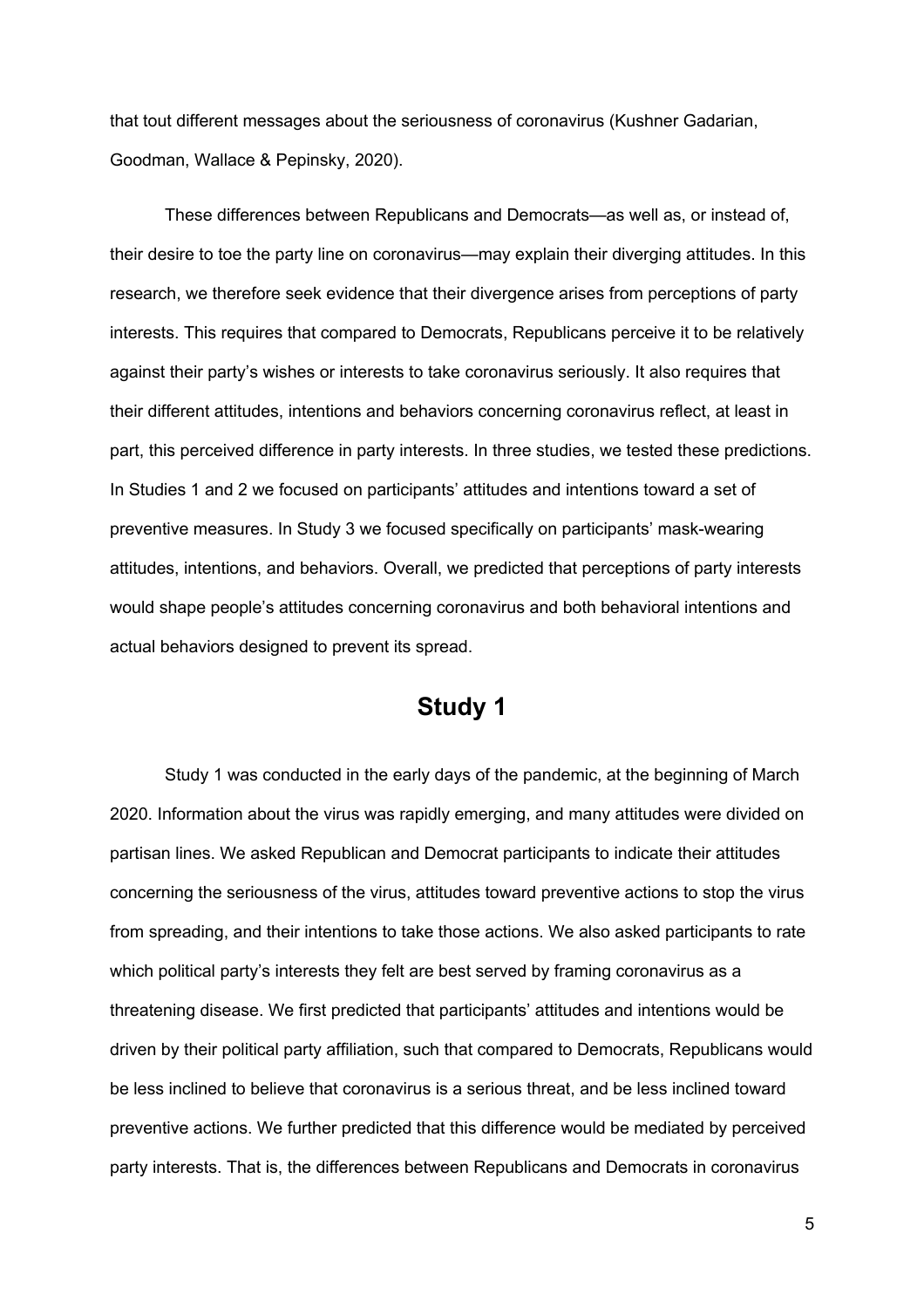attitudes and intentions would be mediated by the extent to which they perceive it is in their own party's interests to frame the virus as a serious threat.

## **Method**

#### **Participants and design**

Four hundred participants  $^{1}$  ( $M_{aqe}$  = 35.16, *SD* = 13.43; 225 female, 165 male, 3 trans, 4 non-binary, 3 rather not say) were recruited from Prolific and paid a small fee. Participants were selected as either Democrat or Republican as declared on their Prolific profile. However, we also asked participants to declare their political party affiliation in the questionnaire, and 189 indicated that they identified as Democrat, 191 Republican, and 20 indicated 'other' affiliations including Libertarian, Independent and Green. We included only Democrat and Republican participants and the final number of participants was therefore 380 (*Mage =* 35.53, *SD* = 13.54; 212 female, 161 male, 1 trans, 4 non-binary, 2 rather not say). One participant reported no formal education, 16 had primary education, 152 secondary, 154 college (Bachelor's degree) and 57 college (graduate degree).

#### **Materials and procedure**

The study was conducted on March  $5<sup>th</sup>$  and  $6<sup>th</sup>$  2020 via Qualtrics. Participants gave their informed consent and then completed three measures, each with four items, on a fivepoint scale from 1 (strongly disagree) to 5 (strongly agree). These measured perceived *seriousness* (e.g., "The coronavirus is very mild and no worse than the seasonal flu", α = .62), attitudes toward preventive *actions* (e.g., "The advice about frequent hand-washing is excessive and unnecessary", α = .58), and *intentions* to carry them out (e.g., "I will not wash my hands more frequently",  $\alpha = .55$ ).<sup>ii</sup> All items were reverse-scored such that higher scores indicated more perceived threat, more favorable attitudes toward actions, and greater intentions to take those actions. Since the scales were not reliable by conventional standards, and were not clearly differentiated in exploratory factor analyses, we also calculated a composite of the 12 items to form an index of *coronavirus attitudes* (α = .80).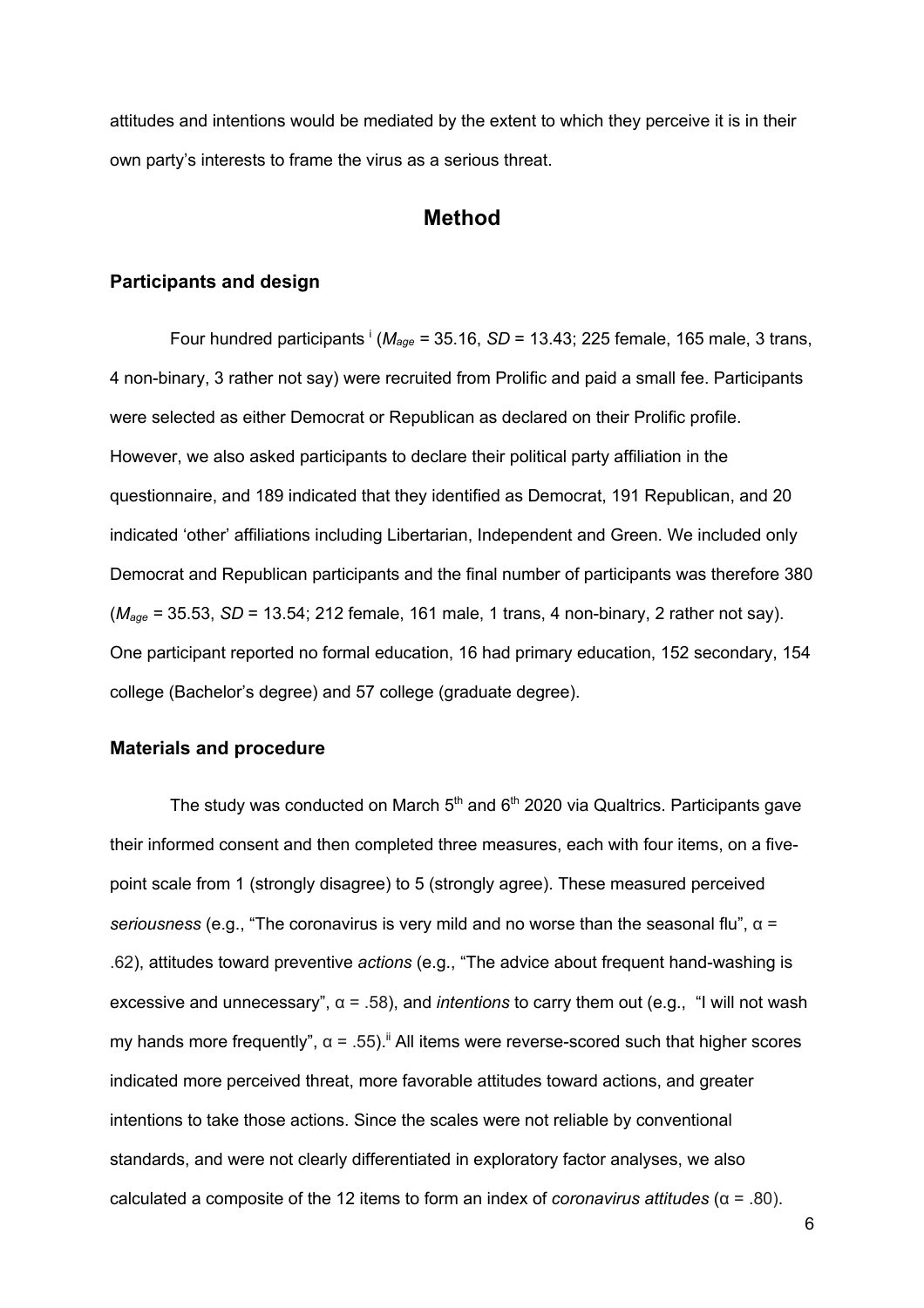*Perceived party interest* was measured with two items asking participants to indicate which of the two parties appears to want people to believe coronavirus is a threatening disease, and which benefits from people believing this, both from 1 (Democrats) through 5 (neither) to 9 (Republicans). These items were only modestly correlated (*r* = .43, *p* < .001) and were therefore analyzed separately. We included a quality check: "Did you complete all questions truthfully, and should we use your responses?", to which all participants responded yes. Finally, participants were debriefed, thanked, and paid.

## **Results and discussion**

Data and materials for all studies are available on the following Open Science Framework link: https://osf.io/xyk8w/?view\_only=1e4f07a691f64289b390bcec67f1d8fa.iii Means, standard deviations, and the results of univariate analyses of variance (ANOVA) are presented in Table 1. Compared to Democrats, Republicans were less concerned about coronavirus (but not significantly so), had significantly less favorable attitudes toward actions to combat the virus, and significantly weaker intentions to carry out them out.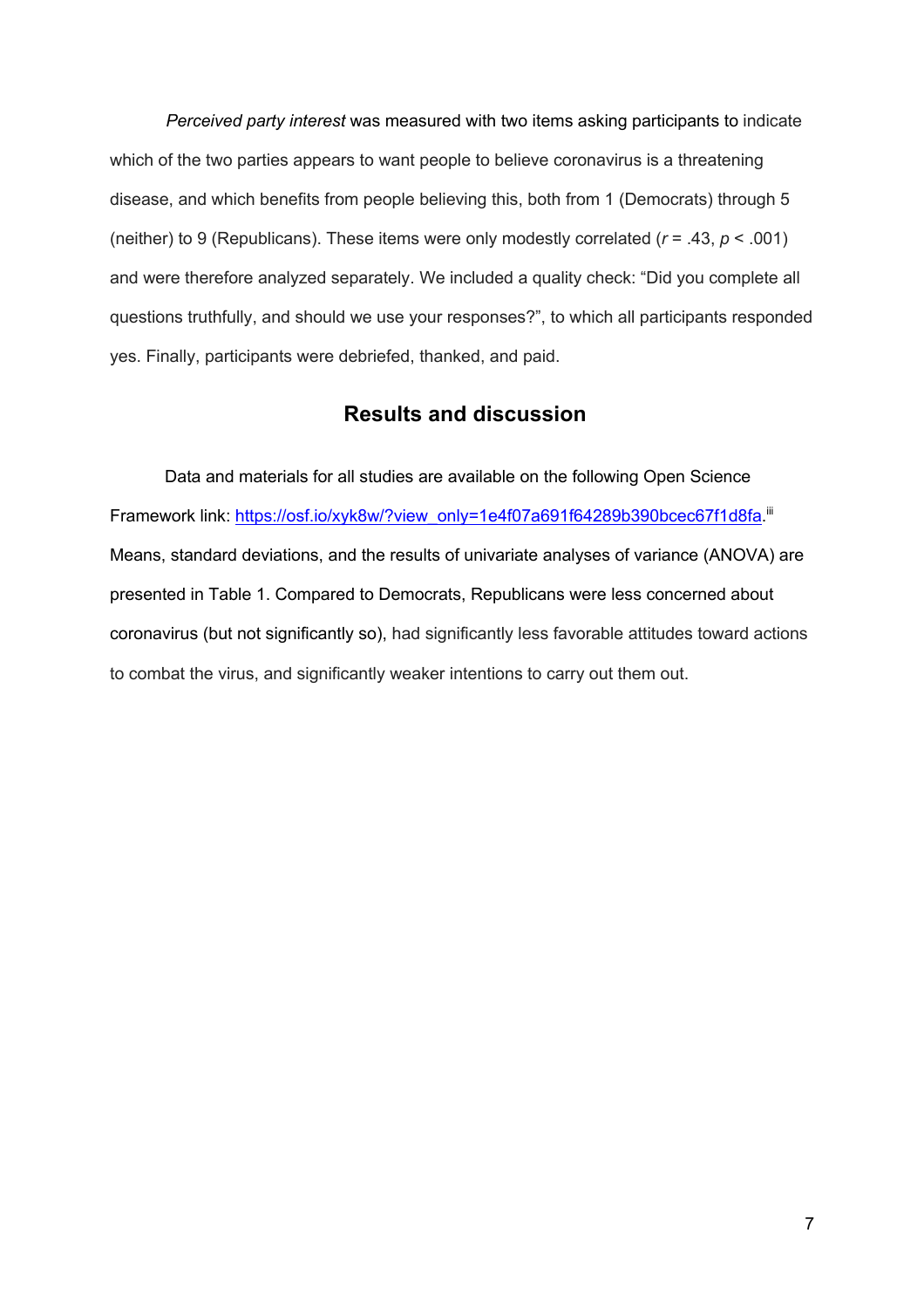#### Table 1

*Means (and standard deviations) for all dependent measures based on political party* 

|                                                                     | Republican | Democrat   | <b>ANOVA</b>                                  |
|---------------------------------------------------------------------|------------|------------|-----------------------------------------------|
| Seriousness                                                         | 3.40(.86)  | 3.55(.78)  | $F(1, 378) = 3.32, p = .069, \eta^2 = .009$   |
| Actions                                                             | 3.83(.68)  | 4.09(.56)  | $F(1, 378) = 17.17, p < .001, n^2 = .043$     |
| Intentions                                                          | 3.48(.74)  | 3.70(.73)  | $F(1, 378) = 8.96, p = .003, \eta^2 = .023$   |
| Coronavirus                                                         | 3.56(.65)  | 3.78(.56)  | $F(1, 378) = 11.64, p = .001, \eta^2 = .030$  |
| My party wants<br>people to take<br>coronavirus<br>seriously        | 3.63(2.07) | 6.07(1.39) | $F(1, 378) = 219.67, p < .001, \eta^2 = .368$ |
| My party benefits<br>from people taking<br>coronavirus<br>seriously | 3.31(1.93) | 5.53(2.07) | $F(1, 378) = 151.81, p < .001, \eta^2 = .287$ |

*Note.* In this table, the perceived party interest items were reverse-coded for Democrats, so that they reflect each participant's perception that their own party, compared to its opponents, wants and benefits politically from people believing that coronavirus is a serious disease. Analysis of raw scores against the scale midpoint of 5 revealed a consensus that taking coronavirus seriously favors the Democrats, ("party wants", *M =* 3.43 (*SD* = 1.88), *t*(379) = -16.30, *p* < .001; "party benefits", *M* = 3.88, *SD* = 1.84, *t*(379) = -11.91, *p* < .001). Though this consensus was endorsed by both groups, all *p*s < .001), the perception that Democrats will benefit more was stronger for Republicans than Democrats (*M* = 3.32, *SD =*  1.93 and *M* = 4.44, *SD* = 1.55 respectively), *t*(362.25) = -6.28, *p* < .0001. The difference for the "party wants" variable was not significantly different between Republicans (*M* = 3.51, *SD* = 1.98), and Democrats (*M* = 3.34, *SD* = 1.78) *t*(378) = 2.63, *p* = .397.

We then tested models of the mechanisms that may be responsible for the different beliefs, attitudes, and intentions of Republicans and Democrats. Analysis of the two candidate mediators was conducted with Process (v. 3.2; Hayes, 2018) for SPSS, using 95% confidence intervals and 5,000 resamples (Model 6). For both candidate mediators, we entered party allegiance as the independent variable, and (composite) coronavirus attitudes as the dependent measure. This revealed the predicted indirect effect via the perception that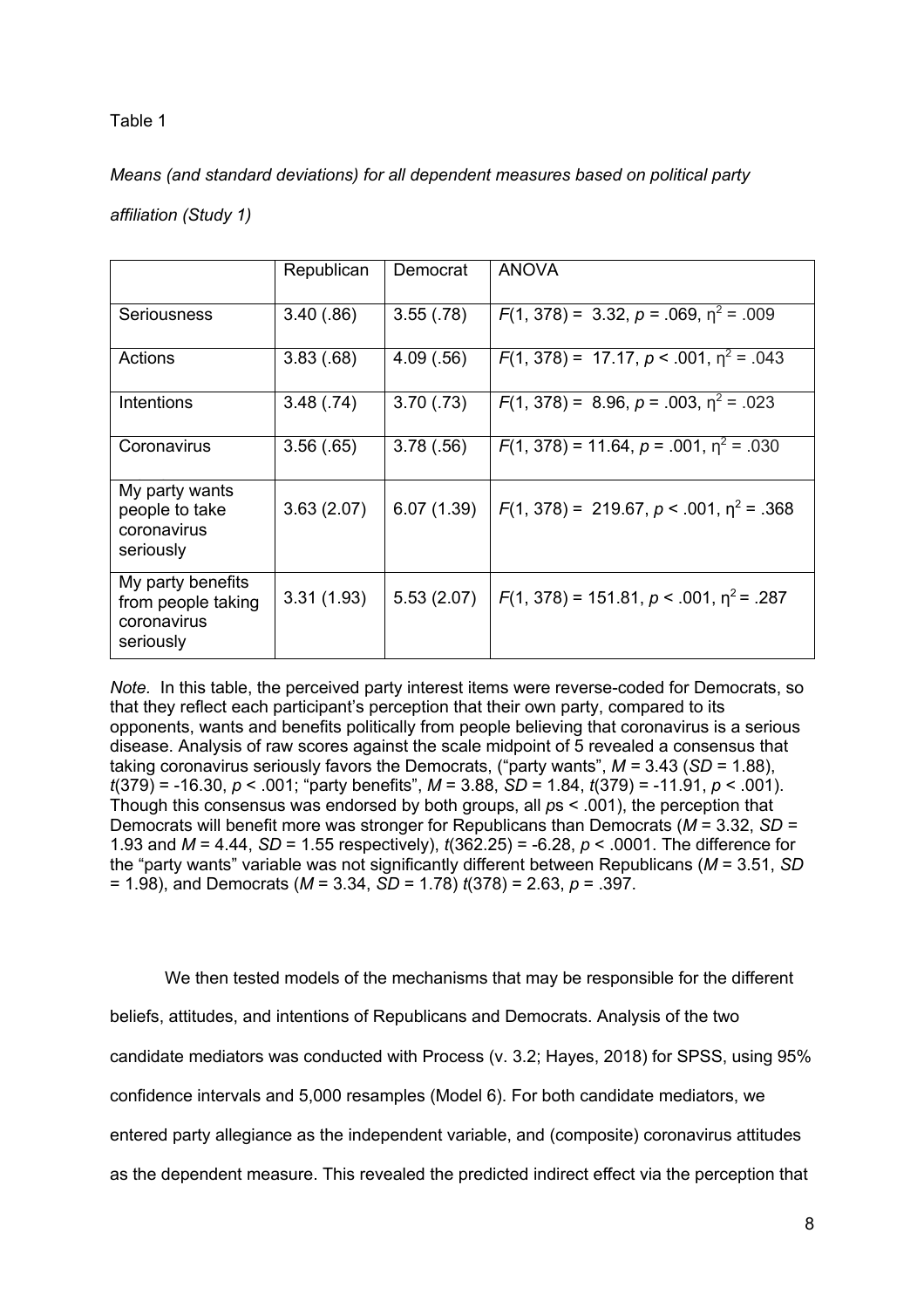one's own party wants people to take coronavirus seriously. However, mediation via the perception that one's own party benefits from people taking coronavirus seriously was not significant (see Figure 1). The direct effect between party allegiance and (composite) coronavirus attitudes was not significant.



*Figure 1*. Unstandardized regression coefficients for mediation analysis (Model 6). The direct effect between political party affiliation and coronavirus attitudes is in italics and the two indirect effects appear above and below the direct effect. Boldface highlights a significant effect as determined by 95% confidence intervals that do not cross zero. Note that in each study, Republican was coded '1' and Democrat was coded as '2'.

Similar results were obtained for each of the three originally intended subscales. For perceived seriousness, indirect effect "party wants" = .14 [.09, .18], indirect effect "party benefits" = .02 [-.03, .07] while the direct effect was in the reverse direction, indicating that after party interests were taken into account, Republicans perceived coronavirus as a *more* serious illness, direct effect =  $-.29$  [ $-.49, -.09$ ]; for actions, indirect effect "party wants" = .08 [.04, .11], indirect effect "party benefits" = .01 [-.03, .05], direct effect = .01 [-.16, .15]; and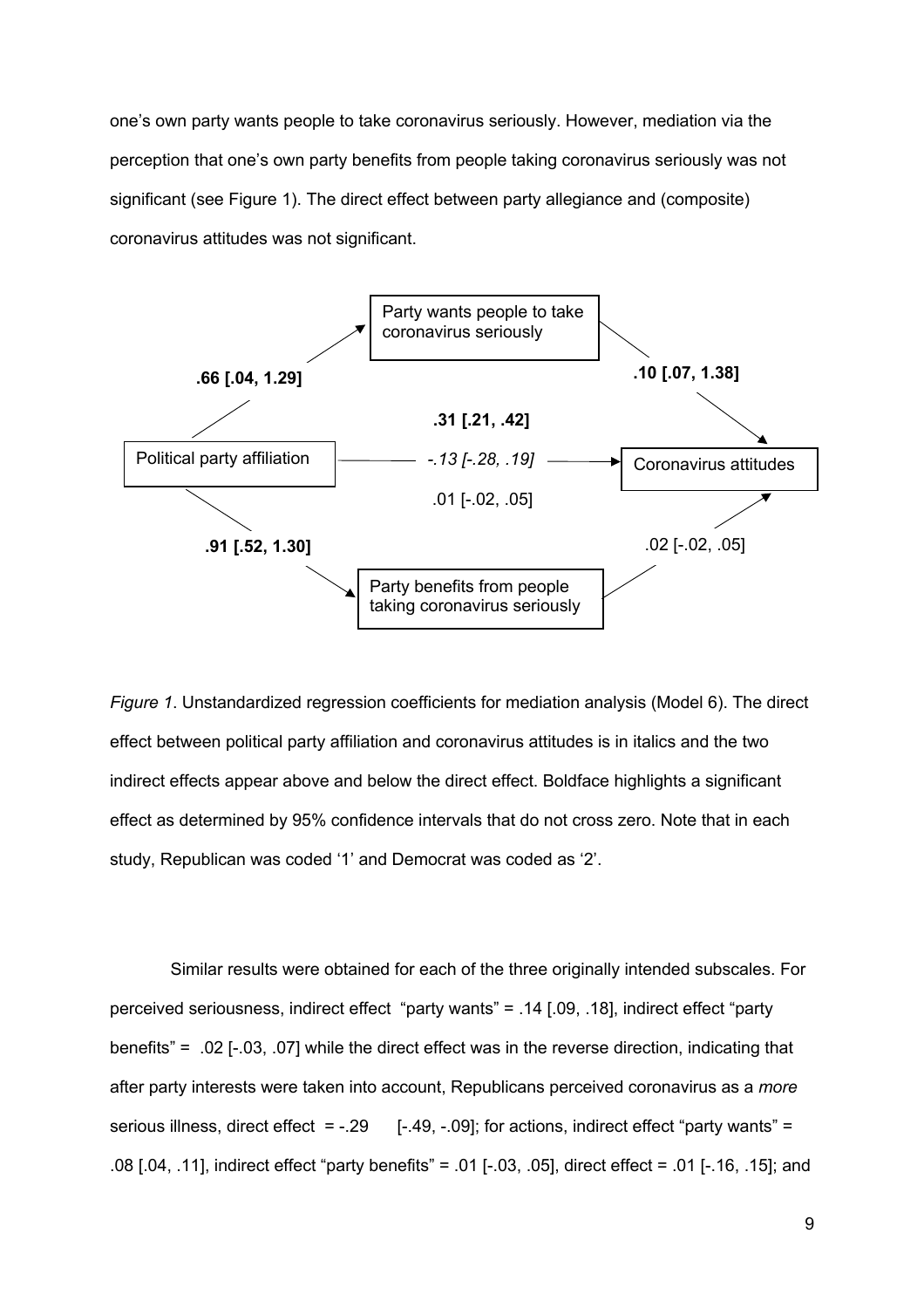for intentions, indirect effect "party wants" = .10 [.05, .14], indirect effect "party benefits" = .02 [-.03, .07], direct effect = -.10 [-.28, .08].

Study 1 therefore suggests that perceptions of party interests may influence people's attitudes concerning coronavirus and behaviors designed to prevent its spread. Compared to Democrats, Republicans indicated that they believed the virus to be less of a serious threat, had less favorable attitudes toward preventive actions, and intended to take those actions less. These differences were mediated by the belief that their party does not want people view the virus as a serious illness.

## **Study 2**

In Study 2, we sought to replicate the findings of Study 1 a few days later, when coronavirus was receiving more media and political attention in the USA, whilst also examining the roles of participants' political ideology (left-right) and strength of party identification which were not included in Study 1. In Study 2, we also attempted to manipulate partisan motivations by making the salience of the Democratic party's political interests experimentally salient. Specifically, we included an experimental condition emphasizing that taking coronavirus seriously is in the Democratic party's interests, and a control condition where no further information was included. We expected the relationships between political party affiliation and preventive attitudes and intentions to be stronger when the partisan motivation of the Democratic party, compared to the Republican party, was made salient. That is, compared to controls, Republicans in the experimental condition should believe coronavirus to be less serious, and be less inclined toward coronavirus preventive behaviors, compared to those in the control condition. On the other hand, Democrats should show the opposite pattern of attitudes and intentions.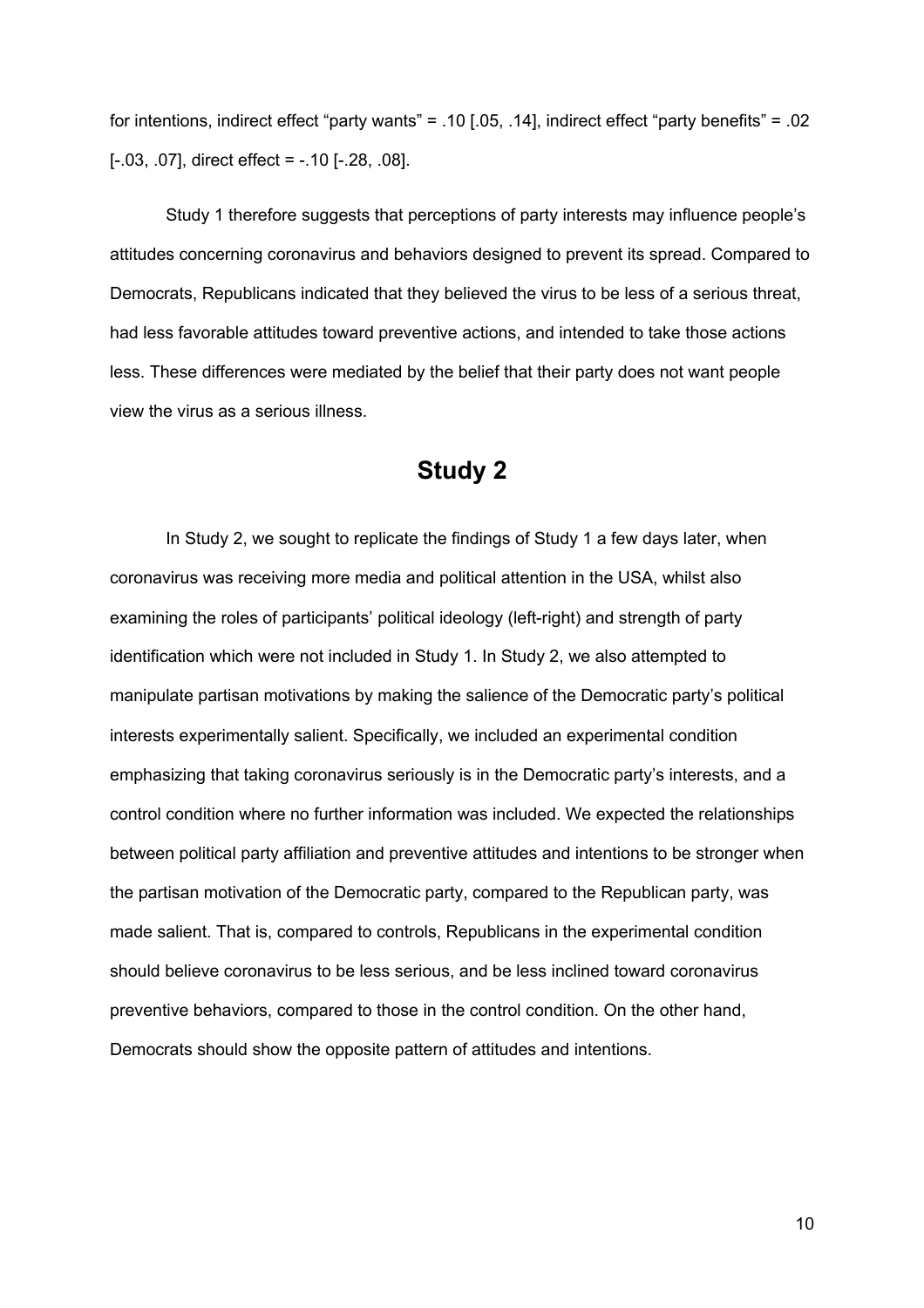### **Method**

#### **Participants and design**

Four hundred and fifty five participants (*Mage =* 33.52; *SD* = 12.75, 268 female, 178 male, 2 trans, 7 non-binary) were recruited from Prolific on the basis of their Democrat or Republican status on their Prolific profile. However, in our survey, 220 indicated that they identified as Democrat, 210 Republican, and 25 indicated 'other' affiliations including Independent, Libertarian and Green. Our final number of participants was therefore 430 (*Mage =* 33.48, *SD* = 12.82; 256 female, 167 male, 2 trans, 5 non-binary). Two reported no formal education, 14 primary, 147 secondary, 198 college (Bachelor's degree) and 69 college (graduate degree). The design was a 2 (salience of partisanship: political statement vs. control) x 2 (political party affiliation: Republican vs. Democrat) between-groups design.

#### **Materials and procedure**

The study was conducted on March  $9<sup>th</sup>$  and 10<sup>th</sup> 2020 via Qualtrics. Participants were randomly allocated to the experimental or control condition. In the experimental condition, participants read a brief paragraph entitled "Politics and the coronavirus" with the Democrat and Republican icons alongside the title. The text read "There is widespread agreement that compared to the Republican party, the Democratic party appear to want people to take the disease more seriously. We want to understand what you think about the virus". Participants in the control condition received the heading "The coronavirus" and the last sentence of the paragraph only. Participants then completed the scales of *perceived seriousness* (α = .61), attitudes toward preventive *actions* (α = .60), and *intentions* (α = .58) as in Study 1, and their responses were reverse-scored.<sup>iv</sup> As in Study 1, we calculated a composite of the 12 items to form an index of *coronavirus attitudes* (α = .80). We were conducting this research when the coronavirus situation was rapidly changing and proceeded with Study 2 before discovering the low scale reliabilities in Study 1. Ideally, we would have adapted these measures before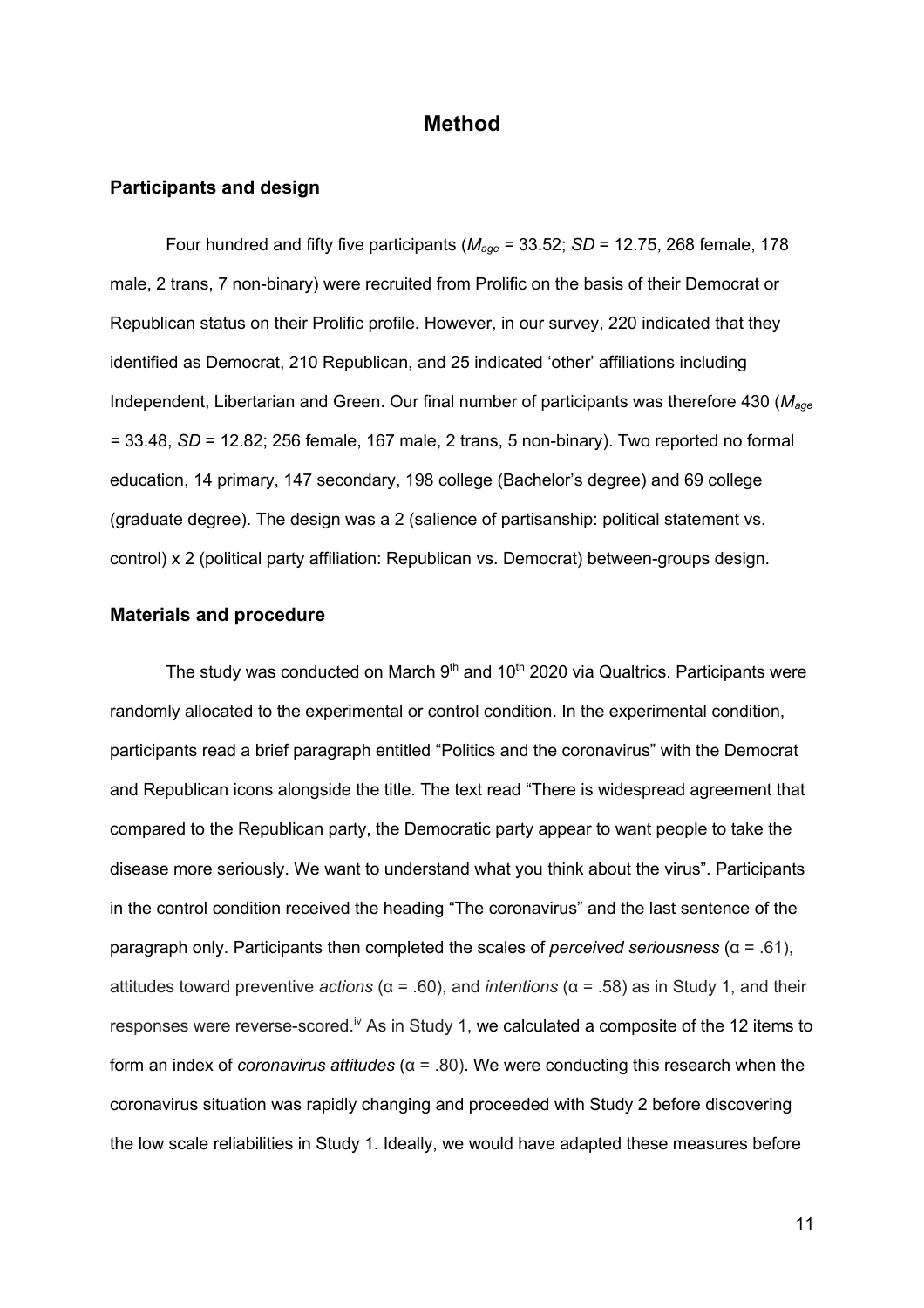going ahead with Study 2. Nevertheless, the composite scale was as reliable as in Study 1 and therefore provided a reliable dependent measure to test our hypotheses.

Again, participants were asked to indicate which of the two parties appears to want people to believe coronavirus is a serious disease, and which political party is most likely to benefit if people believe this, both from 1 (Democrats) through 5 (neither) to 9 (Republicans). These items were again only modestly correlated (*r* = .26, *p* < .001) so we analyzed them separately. Participants also rated their identification with their party from 1 (not at all) to 7 (very much) and their political orientation (1 = extremely left-wing, 2 = moderately left-wing, 3  $=$  somewhat left-wing,  $4 =$  center,  $5 =$  somewhat right-wing,  $6 =$  moderately right-wing, and  $7 =$ = extremely right-wing). Participants were then debriefed, thanked, and paid.

## **Results and discussion**

We initially conducted two-way univariate ANOVAs for all dependent measures as a function of political party affiliation and experimental condition. However, it was clear that the manipulation of partisanship salience was not successful. A 2 x 2 ANOVA of party allegiance and salience condition on perceptions of party interest showed no main effect of the manipulation,  $F(1, 426) = 0.07$ ,  $p = .788$ ,  $n^2 = .000$ , and crucially, no interaction with party allegiance,  $F(1, 426) = 1.55$ ,  $p = .214$ ,  $p^2 = .004$ . Of the 430 valid participants, 178 failed the attention check that probed whether they noticed the manipulation, and analyzing results without these participants did not affect results. Neither did the manipulation have any main or interactive effects (*p*s > .207). Thus, we collapsed across conditions of the manipulation and report the results of one-way univariate ANOVAs of the effect of party identification, to examine if results replicate those of Study 1. Means and standard deviations are presented in Table 2. For each dependent variable, there was a main effect of political party affiliation, as in Study 1.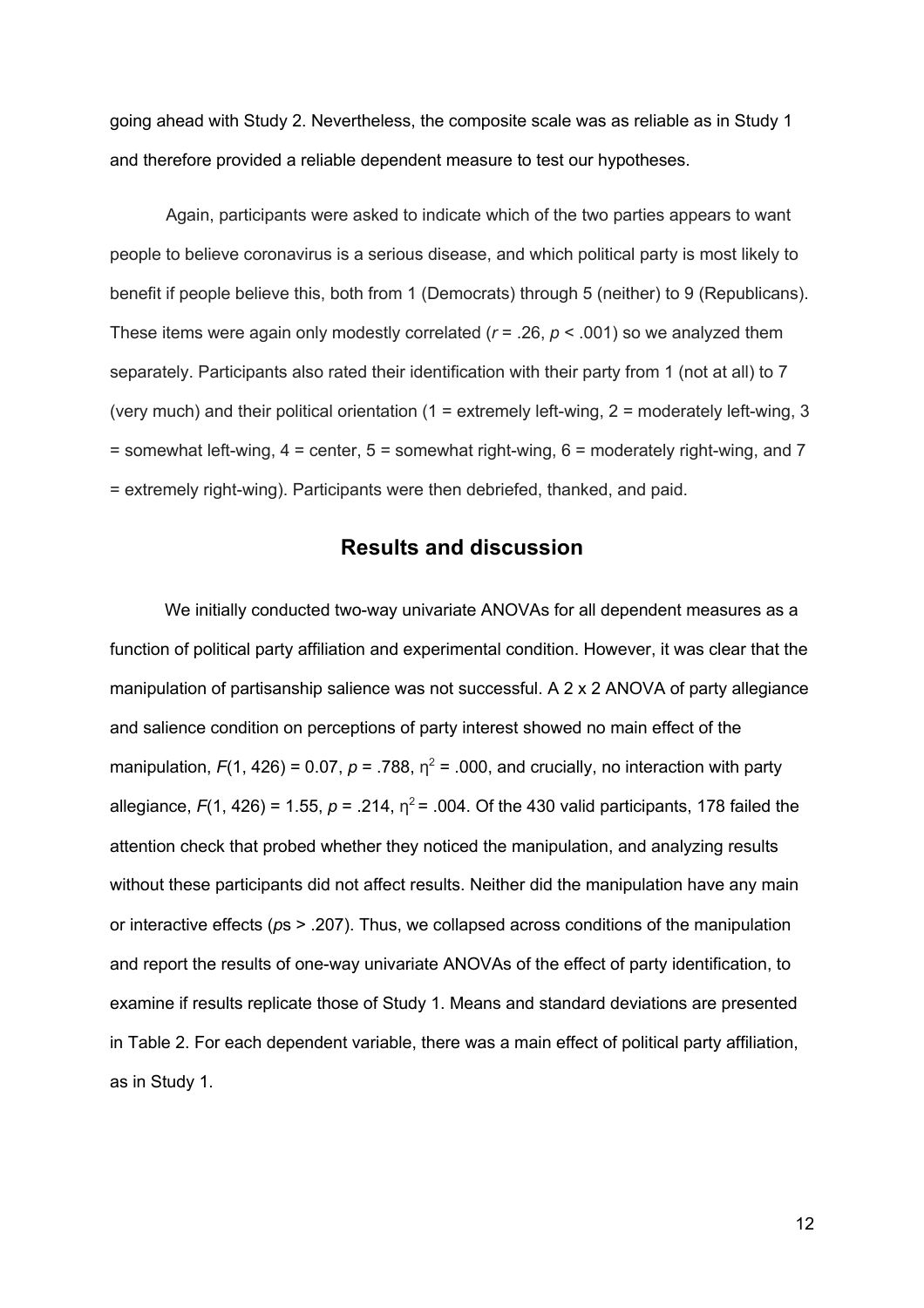### Table 2

*Means (and standard deviations) for all dependent measures based on political party* 

*affiliation (Study 2)*

|                                                                  | Republican | Democrat   | <b>ANOVA</b>                                 |
|------------------------------------------------------------------|------------|------------|----------------------------------------------|
| Seriousness                                                      | 3.23(.83)  | 3.63(.78)  | $F(1, 428) = 27.44, p < .001, n^2 = .060$    |
| Actions                                                          | 3.75(.69)  | 4.21(.58)  | $F(1, 428) = 53.96, p < .001, n^2 = .112$    |
| Intentions                                                       | 3.43(.76)  | 3.91(.68)  | $F(1, 428) = 47.47, p < .001, \eta^2 = .100$ |
| Coronavirus                                                      | 3.47(0.47) | 3.92(.55)  | $F(1, 428) = 59.82, p < .001, \eta^2 = .123$ |
| My party wants<br>people to take<br>coronavirus seriously        | 3.59(2.02) | 6.93(1.75) | $F(1, 428) = 335.39, p < .001, n^2 = .439$   |
| My party benefits<br>from people taking<br>coronavirus seriously | 3.11(1.92) | 5.37(1.32) | $F(1, 428) = 203.35, p < .001, n^2 = .322$   |

*Note.* In this table, the perceived party interest items were reverse-coded for Democrats, so that they reflect each participant's perception that their own party, compared to its opponents, wants and benefits politically from people believing that coronavirus is a serious disease. Analysis of raw scores against the scale midpoint of 5 revealed a consensus that taking coronavirus seriously favors the Democrats, ("party wants", *M =* 3.34 (*SD* = 1.90), *t*(429) = -18.61, *p* < .001; "party benefits", *M =* 3.91 (*SD* = 1.80), *t*(429) = -12.94, *p* < .001). Though this consensus was endorsed by both groups, all *p*s < .001), the perception that Democrats will benefit more was stronger for Republicans than Democrats (*M* = 3.11, *SD =*  1.32 and *M* = 4.63, *SD* = 1.92 respectively), *t*(368.99) = -9.62, *p* < .0001. The difference for the "party wants" variable was significant and endorsed more by Democrats (*M* = 3.07, *SD* = 1.75) than Republicans (*M* = 3.59, *SD* = 2.02), *t*(429) = 3.71, *p* = .005.

As in Study 1, we then tested models of the mechanisms that may be responsible for the different beliefs, attitudes, and intentions of Republicans and Democrats. This revealed the predicted indirect effect via the perception that one's own party wants people to take coronavirus seriously. However, mediation via the perception that one's own party benefits from people taking coronavirus seriously was again not significant (see Figure 2). The direct effect between party allegiance and (composite) coronavirus attitudes was, however, significant.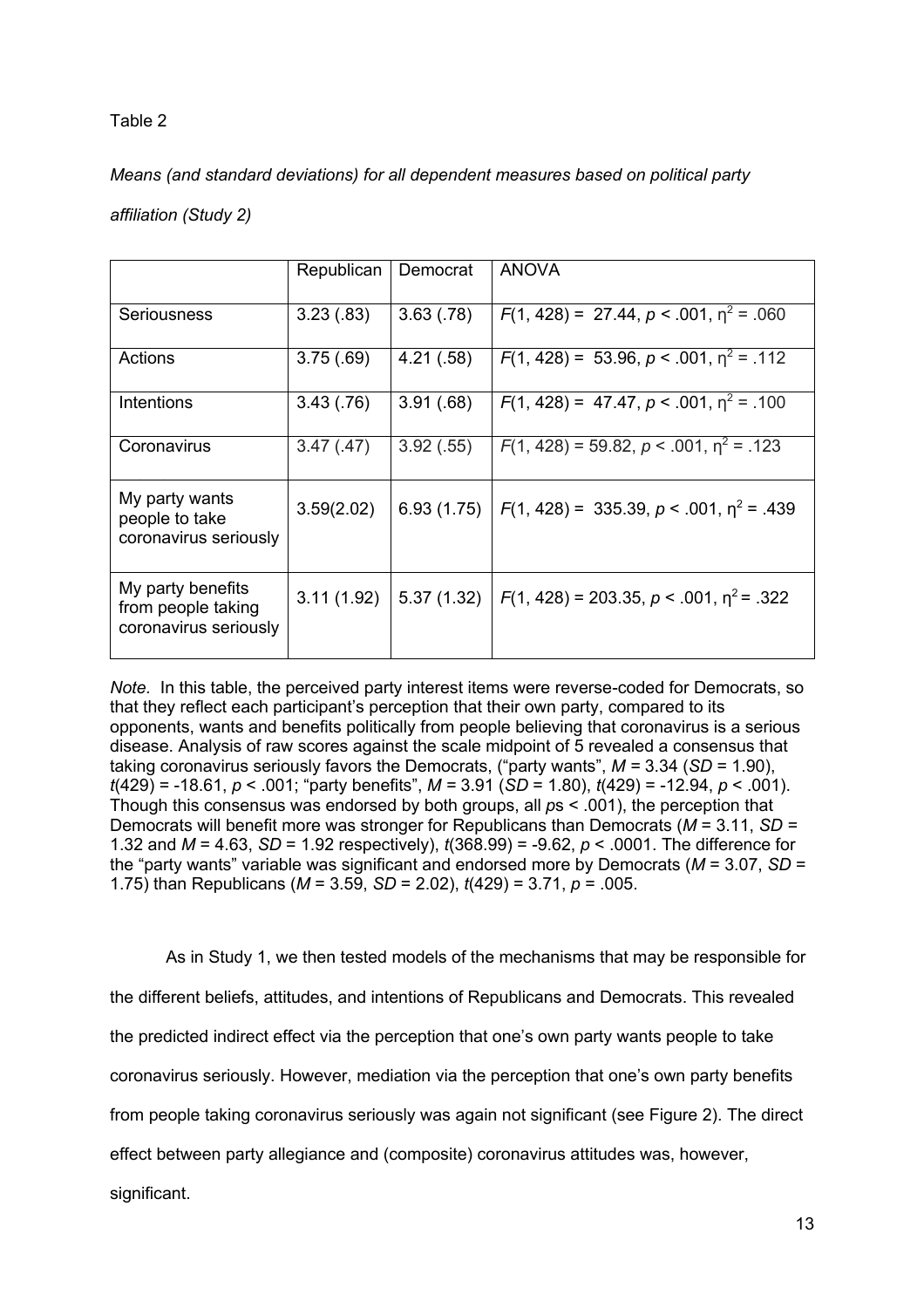

*Figure 2*. Unstandardized regression coefficients for mediation analysis (Model 6). The direct effect between political party affiliation and coronavirus attitudes is in italics and the two indirect effects appear above and below the direct effect. Boldface highlights a significant effect as determined by 95% confidence intervals that do not cross zero.

Similar results were obtained for each of the three originally intended subscales. For perceived seriousness, indirect effect "party wants" = .08 [.04, .12], indirect effect "party benefits" = .01 [-.04, .07], direct effect = .11 [-.10, .32]; for actions, indirect effect "party wants" = .10 [.07, .13], indirect effect "party benefits" = -.01 [-.05, .03], direct effect = .15 [- .01, .31]. For intentions, indirect effect "party wants" = .27 [.14, .40], indirect effect "party benefits" = .00 [ $-0.06$ ,  $0.06$ ], but this time the direct effect was also significant = 21 [.02, .40].

All of the ANOVA and indirect effects were the same when political ideology (leftright) and strength of identification were controlled for. We found no evidence that strength of identification moderated any of the effects. Therefore, despite an unsuccessful manipulation of partisan motivations, Study 2 further suggests that people's perceptions of party interests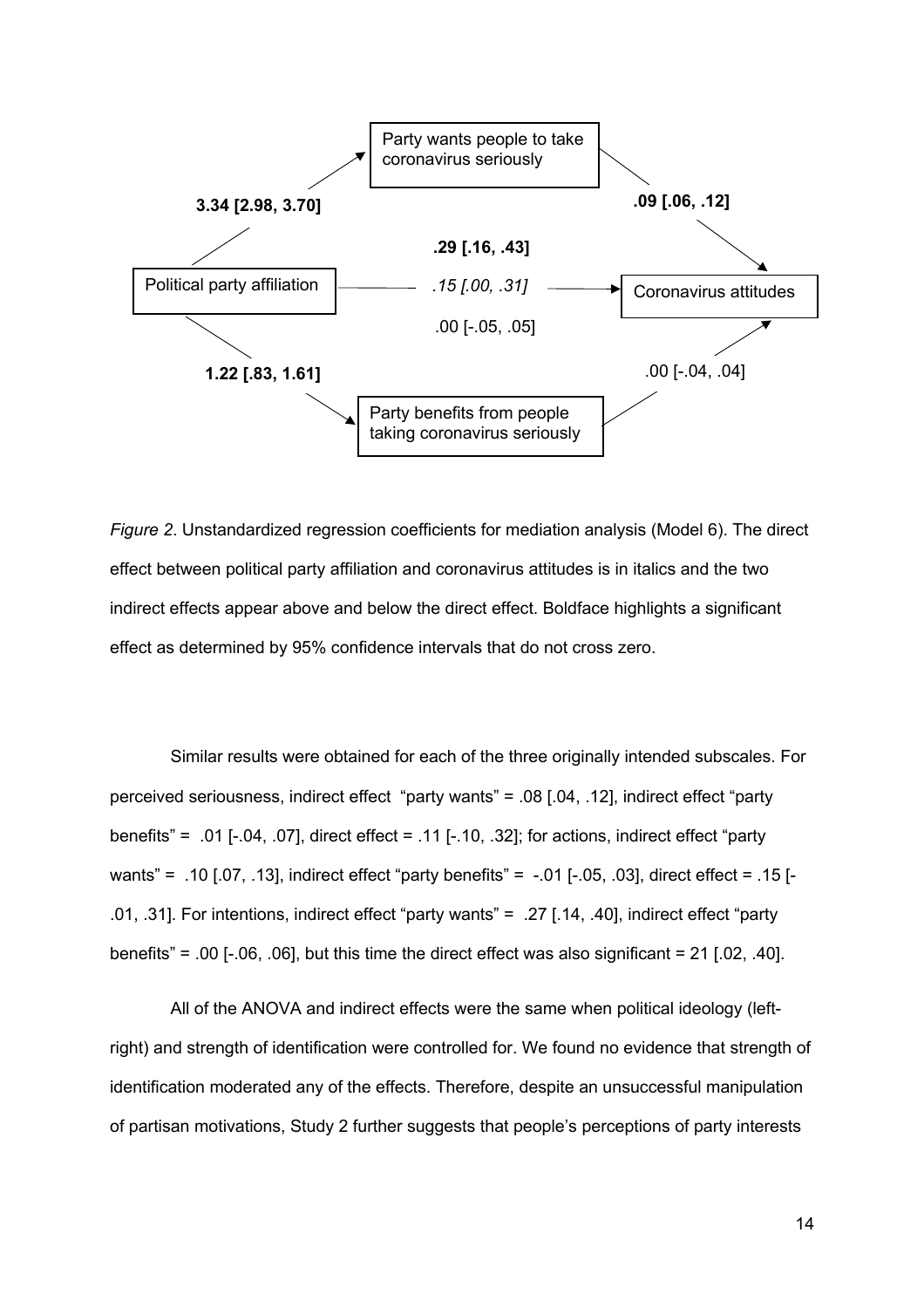may influence their attitudes concerning coronavirus, and their intentions to take preventive actions.

# **Study 3**

Study 3 was designed to provide further evidence for the hypothesis that perceived party interests mediate the effect of party allegiance on responses to coronavirus. Instead of focusing on attitudes and intentions generally, we focused specifically on mask-wearing in public places. The study was conducted in June 2020, during which time mask-wearing was the subject of intense political tension in the USA. Compared to Democrats, Republicans were more opposed to the idea of wearing masks (Pew Research Center, 2020). This difference therefore provided a good opportunity to further explore the relationships between political party affiliation, perceived party interests, and coronavirus responses.

Furthermore, to address the limitations of the measures used in Studies 1 and 2, we included separate measures of people's *attitudes* towards wearing masks, their *intentions* to wear masks, and their reported mask-wearing *behavior*. As in Studies 1 and 2, we also measured perceived party interests. We therefore tested the hypotheses that Republicans would have less favorable attitudes toward wearing masks, would be less inclined to wear masks, and would indeed report wearing masks less often, mediated by the perceptions that it is against their party interests to have these attitudes, intentions, and to perform these behaviors.

## **Method**

#### **Participants and Design**

As in Studies 1 and 2, participants (*N* = 401, *Mage =* 36.22; *SD* = 11.19, 205 female, 192 male, 3 non-binary or other gender identity, 1 rather not say) were recruited from Prolific on the basis of their Democrat or Republican status on their Prolific profile. However, in our survey, 199 indicated that they identified as Democrat, 194 Republican, and 8 indicated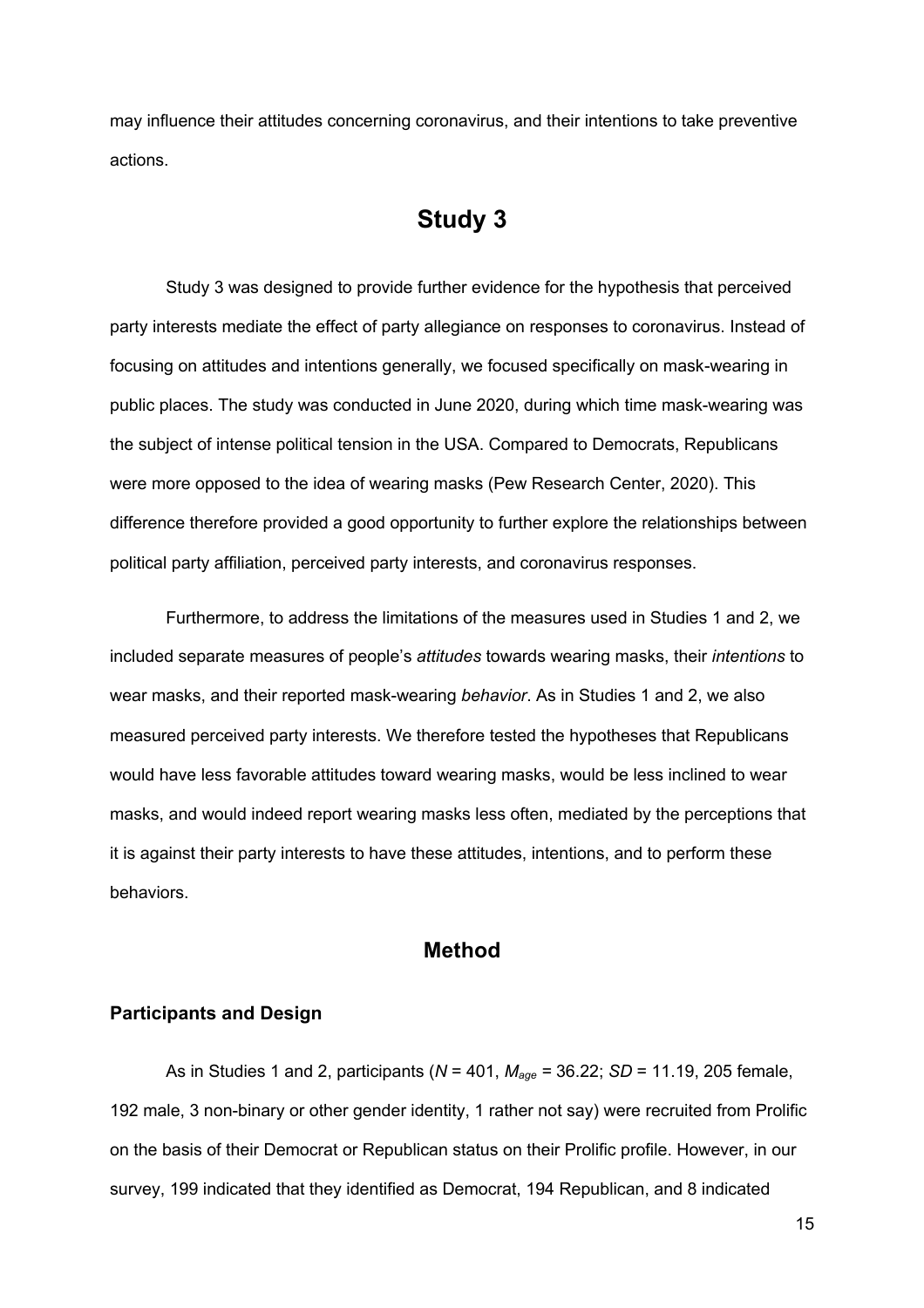'other' affiliations including Independent, Libertarian and Socialist. Our final number of participants was therefore 393 (*Mage =* 36.40, *SD* = 11.21; 202 female, 187 male, 3 nonbinary or other gender identity, 1 rather not say). One reported no formal education, 9 primary, 89 secondary, 207 college (Bachelor's degree) and 87 college (graduate degree).

#### **Materials and procedure**

The study was conducted on 24<sup>th</sup> June 2020 via Qualtrics. Participants indicated their *attitudes* (opposition) toward wearing a mask by completing three questions (e.g., "Being required to wear a mask or other type of face covering is an infringement of my freedom of choice", from 1 (strongly disagree) through 4 (neither agree nor disagree) to 7 (strongly agree), α = .82). Participants also indicated their *intention* to wear a mask with one item: "I intend to wear a mask or other type of face covering" from 1 (strongly disagree) through 4 (neither agree nor disagree) to 7 (strongly agree). They also indicated their own maskwearing behavior with one item: "In public places where social distancing is difficult, do you wear a mask or other type of face covering? (1 = never  $2$  = very rarely,  $3$  = rarely,  $4$  = sometimes,  $5 =$  often  $6 =$  very often,  $7 =$  always). Participants were given the option to choose "not applicable" if they do not leave the house. These participants were removed from the analysis. To measure perceived party interests, participants were asked to indicate which of the two parties appears to want people to believe coronavirus is a serious disease, from 1 (Democrats) through 5 (neither) to 9 (Republicans). We removed the "benefit" item which had not been a significant mediator in the two previous studies. Participants also rated their identification with their party from 1 (not at all) to 7 (very much). We included a quality check: "Did you complete all questions truthfully, and should we use your responses?", to which all participants responded yes. They were then debriefed, thanked, and paid.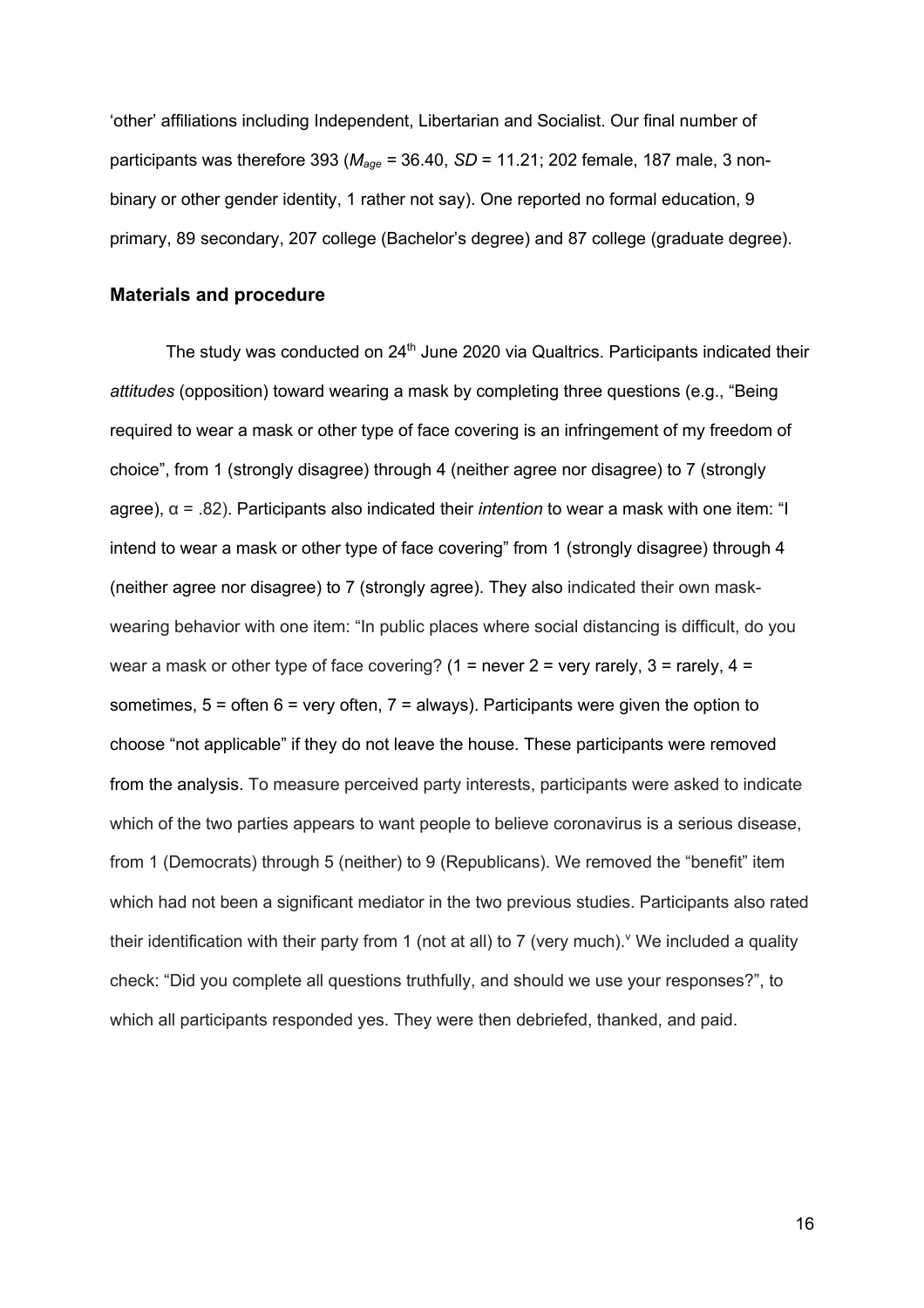## **Results and discussion**

Means and standard deviations are presented in Table 3. For each dependent variable, there was a main effect of political party affiliation, replicating Studies 1 and 2 with the more specific coronavirus response of wearing masks in public places.

#### Table 3

*Means (and standard deviations) for all dependent measures based on political party* 

#### *affiliation (Study 3)*

|                                                              | Republican | Democrat   | <b>ANOVA</b>                                                   |
|--------------------------------------------------------------|------------|------------|----------------------------------------------------------------|
| Negative attitudes                                           | 3.34(1.72) |            | 1.90 (1.07)   $F(1, 391) = 99.13$ , $p < .001$ , $p^2 = .202$  |
| Intentions                                                   | 5.45(1.85) |            | 6.54 (1.01)   $F(1, 391) = 53.15$ , $p < .001$ , $p^2 = .120$  |
|                                                              |            |            |                                                                |
| <b>Behavior</b>                                              | 5.30(1.98) | 6.43(1.09) | $F(1, 377) = 47.15, p < .001, \eta^2 = .110$                   |
| My party wants<br>people to take<br>coronavirus<br>seriously | 4.23(2.76) |            | 8.10 (2.89)   $F(1, 391) = 318.89$ , $p < .001$ , $p^2 = .449$ |

*Note*. Analyses of raw scores showed that participants aligned with both parties (both *ps <* .001) agreed that the Democrats appear to want people to believe that coronavirus is a serious disease compared to Republicans, (*M* = 3.05, *SD* = 2.44), one-sample *t*(392) = - 15.83, *p* < .001, and Democrats endorsed this more strongly (*M* = 1.90, *SD* = 1.30) than Republicans (*M* = 4.23, *SD* = 2.76), *t*(273.54) = 10.68, *p* < .001.

We again conducted mediation analyses in Process, using 95% confidence intervals and 5,000 resamples (Model 4). We found evidence for the hypothesis that perceived party interests mediated the effect of party allegiance on negative *attitudes* towards mask-wearing (Figure 3a). It also mediated the effect of party allegiance on *intentions* to wear masks (Figure 3b). Perceived own party interests also mediated the effect of party allegiance on reported mask-wearing *behavior* (Figure 3c).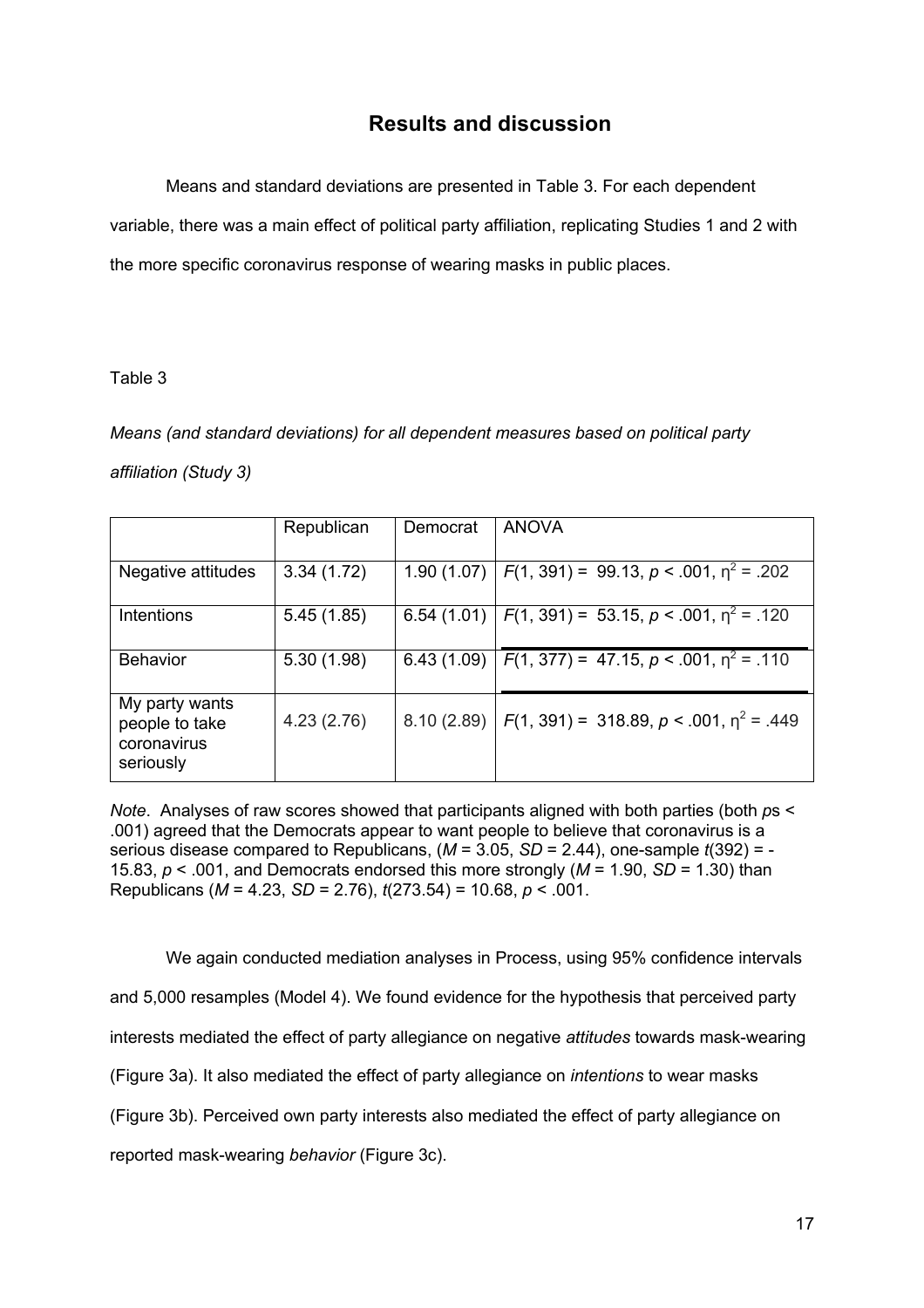

*Figure 3*. Unstandardized regression coefficients for mediation analyses (Model 4). The direct effects between political party affiliation and the respective dependent variable are in italics and the indirect effects appear above direct effects. Boldface highlights a significant effect as determined by 95% confidence intervals that do not cross zero.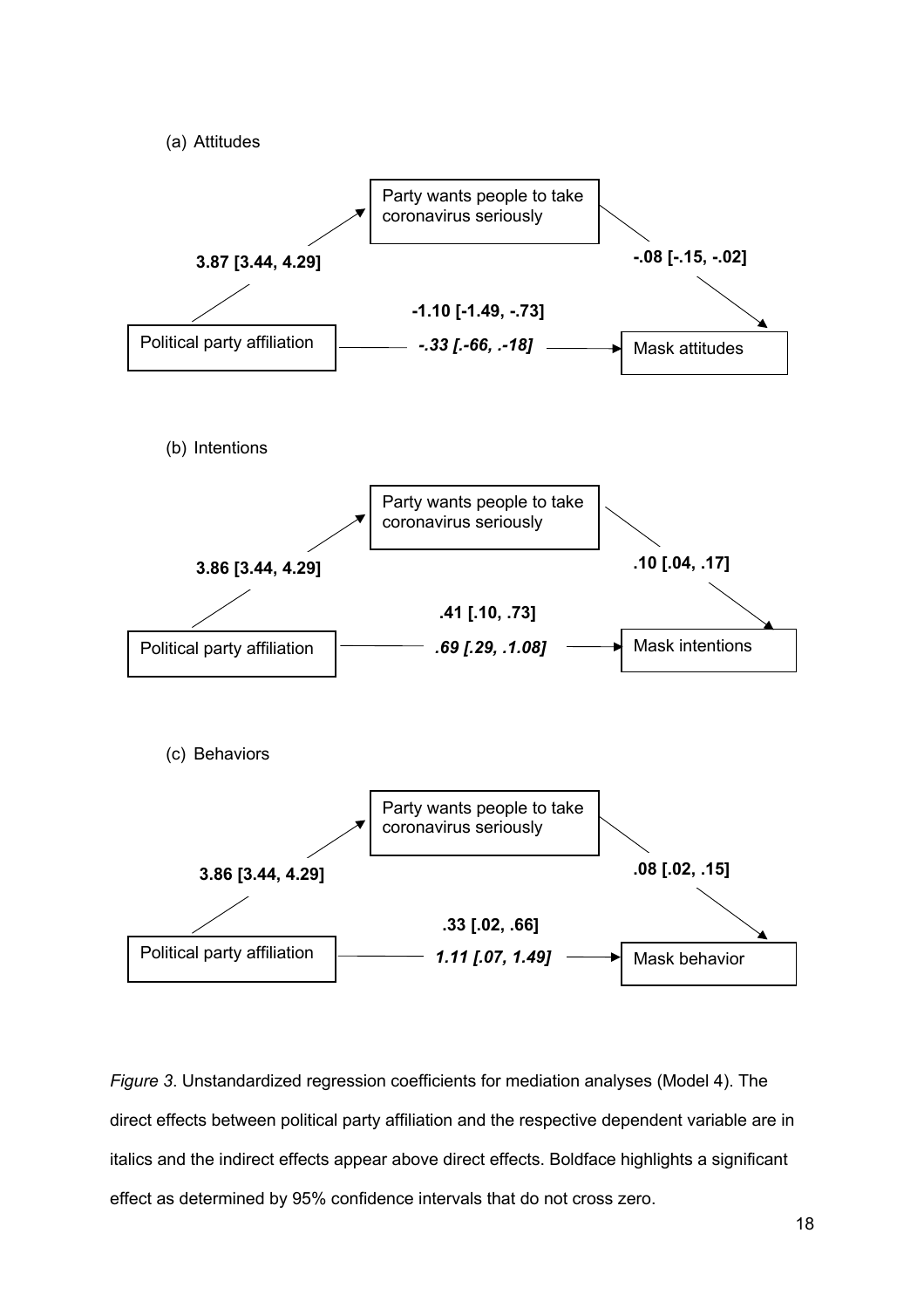All of the significant ANOVA and indirect effects survived when strength of identification was controlled for. We also found no evidence that strength of identification moderated any of the effects. In summary, Republicans had less positive attitudes, were significantly less willing to wear masks, and reported wearing masks less, than Democrats. As in Studies 1 and 2, we found evidence that these differences were mediated by perceived party interests. In other words, Republicans were more opposed, less willing, and less likely to wear masks. This difference was mediated by the perception that it goes against their party's interests to view the virus as a serious threat.

## **General discussion**

The current research suggests that partisan differences in willingness to protect oneself and others from coronavirus may at least in part reflect people's active conformity to perceived party interests. There is a consensus that the Democrats want people to see coronavirus as a serious threat, and that the Democrats, compared to Republicans, are more motivated to ensure that people take protective measures. The current findings suggest that this perception of party interests may have shaped the tendency for Republicans to see coronavirus as less serious, and to be less favorable toward preventive behaviors, including wearing a mask in public places. The difference between Democrats and Republicans therefore seems to be partisan—it may emerge at least in part from an understanding and willingness to comply with the party's perceived interests and what is at stake for them in the pandemic.

In light of a wealth of evidence that behaviors are not always reliably predicted by attitudes (e.g., Glasman & Albarracin, 2006), we find it particularly interesting that perceived party interests – in particular the perception that one's own party wants people to treat coronavirus as a serious threat – mediated the effect of party allegiance on reported maskwearing behavior. Research suggests that over the course of the pandemic, people have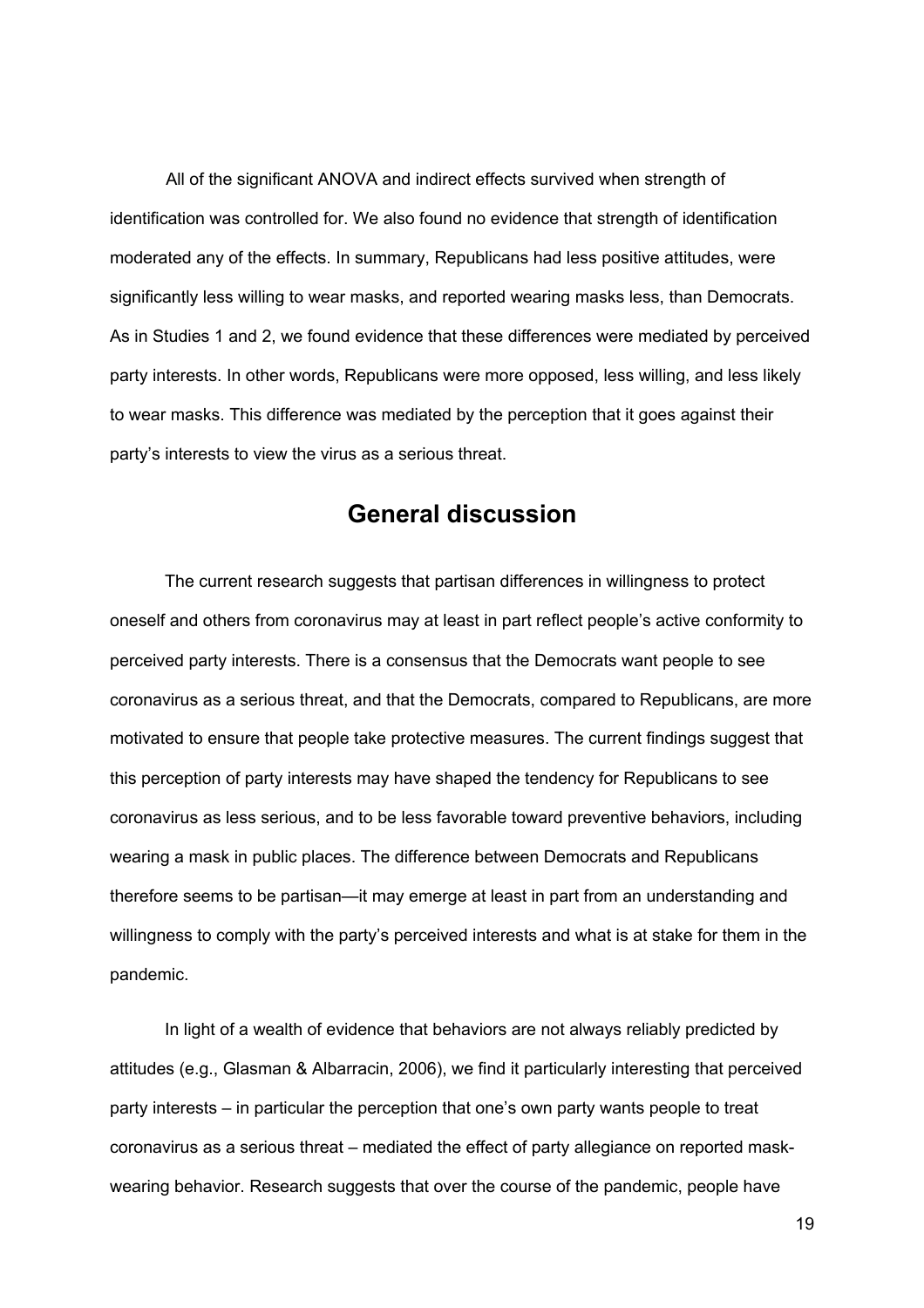experienced several barriers to wearing masks such as concerns about infringement of personal freedoms (Lehmann & Lehmann, 2020), perceived threats to masculinity (Cassino & Besen-Cassino, 2020), and the perceived negative impact on social interactions (Carbon & Carbon, 2020). It is therefore important to demonstrate that party differences in maskwearing behavior appear to be predicted in part by perceived party interests. It suggests that Republicans may be consciously choosing not to wear masks because they believe it is not in their party's interests to do so.

#### **Limitations and future directions**

Although we tested equal numbers of Republicans and Democrats, a limitation of the current research is that the samples are not nationally representative. Future research could therefore explore the links between partisanship and coronavirus responses across the US population, and also in different national settings. It is also worth noting that the data from Studies 1 and 2 were collected in early March 2020 and as the information and political framing of coronavirus changes, people's response may also be changing. Although data for Study 3 were collected in June 2020 and mirror those of Studies 1 and 2, the political landscape has changed even further since then. Future research that builds longitudinal models of partisan effects over time would therefore be beneficial to extend on the current research and further illuminate the role of perceived political interests on responses to coronavirus and future crises.

Another limitation of the present research is that the findings are cross-sectional and we can therefore not infer causality. That is, we cannot conclude that political party allegiance causes individuals to reject health guidelines, and we likewise cannot conclude that perceived party interests cause changes in attitudes, intentions, or behaviors. Furthermore, we cannot rule out alternative explanations for our findings. For example, people's attitudes and behaviors may be driving the belief that one's party is in agreement with their personal attitudes. Although our theorizing has been derived from previous theory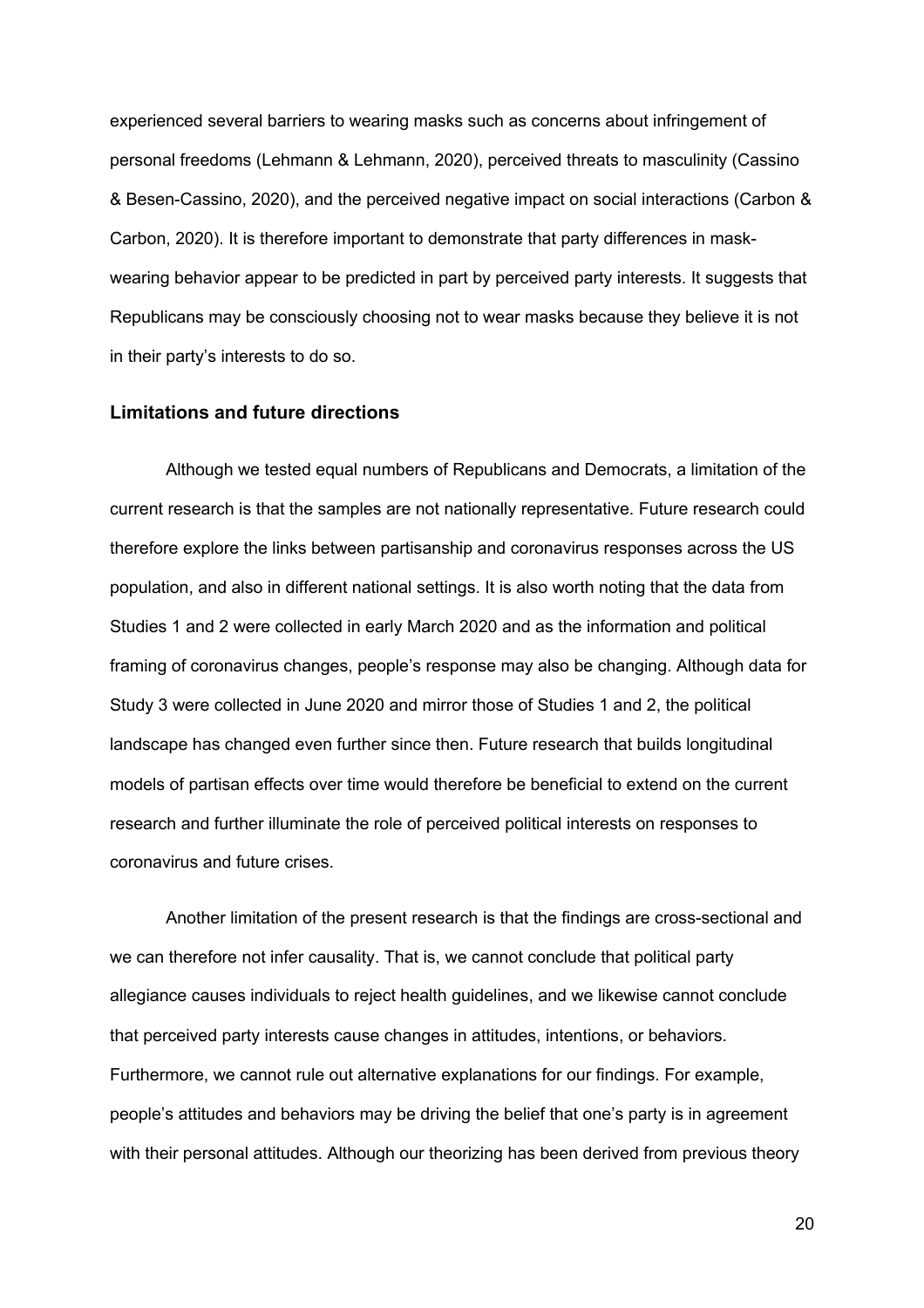and research, we cannot rule out alternative perspectives without experimental or longitudinal studies.

Furthermore, we have only examined the mediating role of perceived party interests. There may be other important variables that are crucial in determining how political party affiliation is associated with political attitudes, intentions, and behaviors. In the current research, we accounted for strength of partisan identity, but future research should attempt to control for other variables. Finally, an important limitation of this work is that it measured perceived party interests using just two measures and these measures have not been used in the literature before. Also, findings were not consistent across these two measures. Specifically, the mediation paths were significant for perceptions of what the party *wants* but were not significant for perceptions of how the party *benefits*. This raises interesting theoretical questions about the differences between these two perceptions. For example, both may be types of motivated reasoning but quite different mechanisms. However, it also raises the concern that there may be alternative ways to measure perceived party interests that are not captured in the present studies.

Another important consideration for future research is to consider steps to break the partisan hold on people so that they are more likely to follow scientifically-based advice regarding coronavirus and future pandemics. Van Bavel and Pereira (2018) recognize the difficulty of doing so, but argue that fulfilling social identity needs through non-partisan means, motivating people to search for the truth, or activating other social identities and super-ordinate social identities, may effectively break the partisan bind.

#### **Conclusion**

The current research lifts the hood on partisan dynamics that have occurred during the coronavirus pandemic, and highlights the potentially detrimental consequences of a divided political landscape for important health-related decisions. It suggests that people might sometimes prefer partisan decisions despite appreciating the dangers they pose to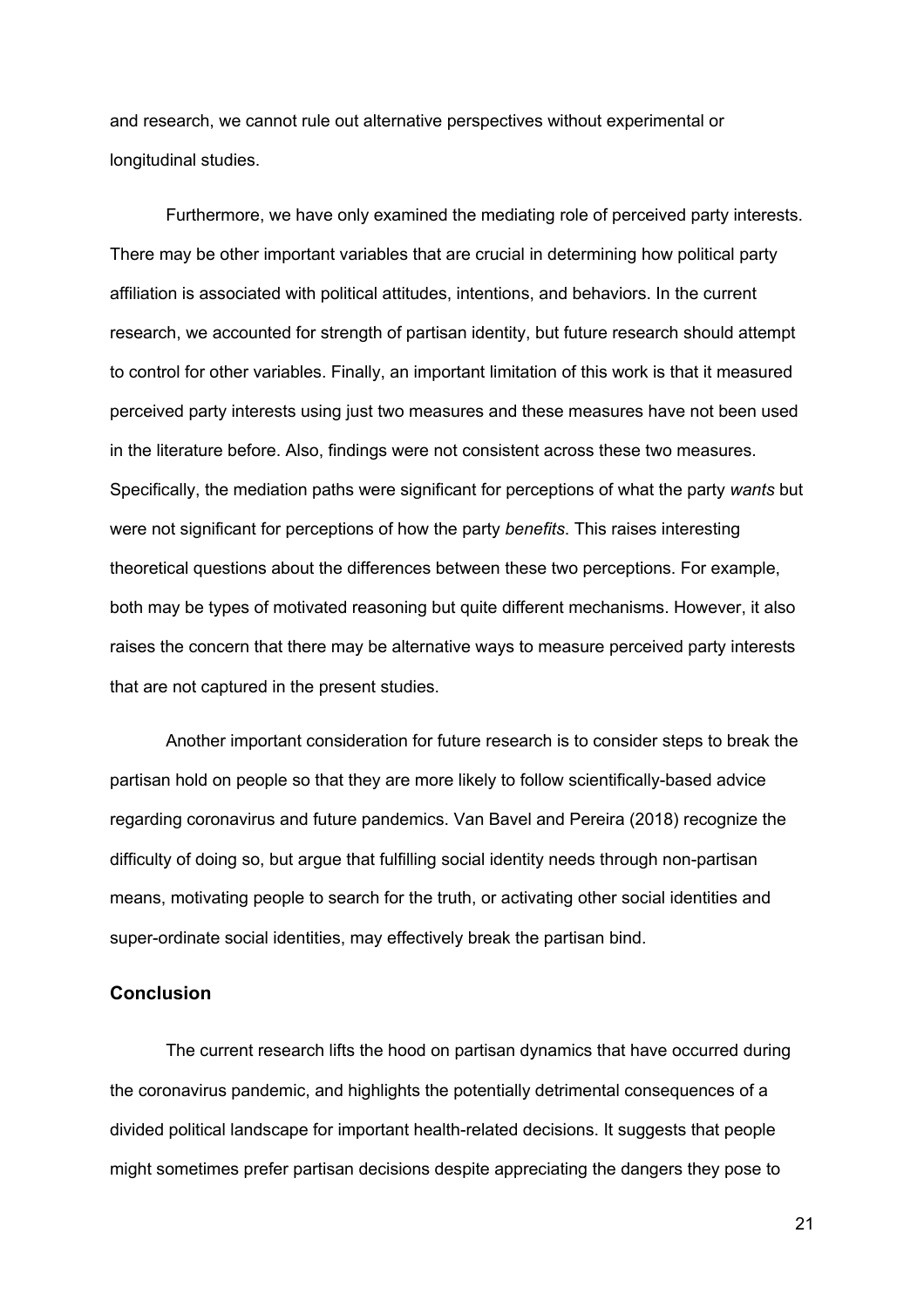their own health and the health of their community. On  $8<sup>th</sup>$  April 2020, the Director General of the World Health Organization asked the then US president Donald Trump "please don't politicize this virus". The potentially catastrophic consequences of a politically divided view on coronavirus have been apparent since the beginning of the pandemic, and continue to damage efforts to eradicate the virus.

## **Funding**

The authors have no funding to report

# **Competing interests**

The authors have declared that no competing interests exist.

## **Acknowledgements**

The authors have no support to report.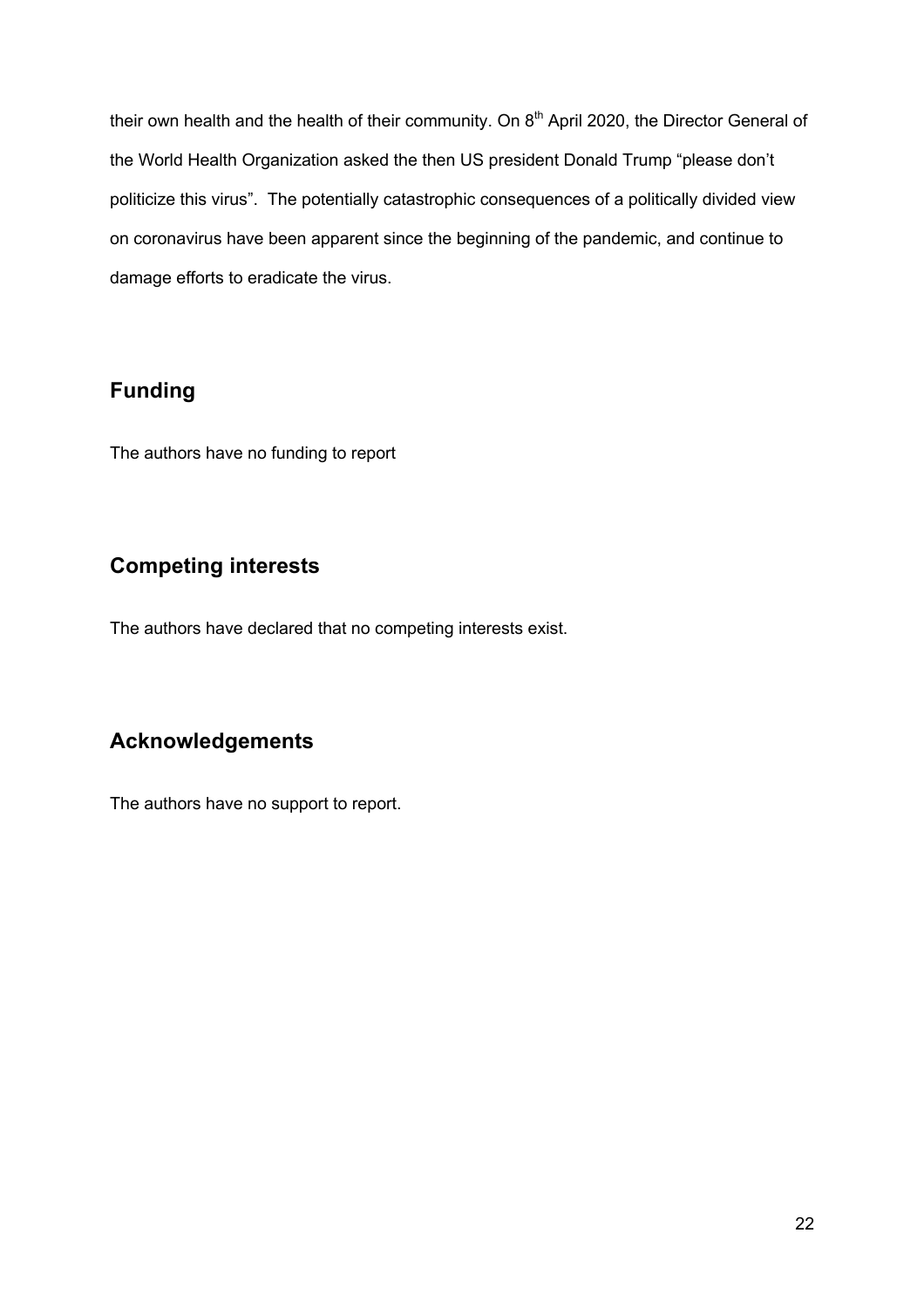## **References**

Allcott, H., Boxell, L., Conway, J., Gentzkow, M., Thaler, M., & Yang, D. Y. (2020). Polarization and public health: Partisan differences in social distancing during the Coronavirus pandemic. *NBER Working Paper*, (w26946).

Campbell, T.H., & Kay, A.C. (2014). Solution aversion: on the relation between ideology and motivated disbelief. *Journal of Personality and Social Psychology*, *107*(5), 809-824.

Carbon, C.-C. (2020). Wearing face masks strongly confuses counterparts in reading emotions. *Frontiers in Psychology.* 11:566886.

Cassino, D., & Besen-Cassino, Y. (2020). Of Masks and Men? Gender, Sex, and Protective Measures during COVID-19. *Politics & Gender, 16*(4), 1052-1062.

Cohen, G.L. (2003). Party over policy: The dominating impact of group influence on political beliefs. *Journal of Personality and Social Psychology, 85*(5), 808-822.

Douglas, K.M., Sutton, R.M., & Cichocka, A. (2017). The psychology of conspiracy theories. *Current Directions in Psychological Science, 26*(6), 538-542.

Flaxman, S., Goel, S., & Rao, J.M. (2016). Filter bubbles, echo chambers, and online news consumption. *Public Opinion Quarterly, 80*(S1), 298-320.

Frenda, S.J., Knowles, E.D., Saletan, W., & Loftus, E.F. (2013). False memories for fabricated political events. *Journal of Experimental Social Psychology, 49*(2)*,* 280-286.

Glasman, L.R., & Albarracin, D. (2006). Forming attitudes that predict future behavior: A meta-analysis of the attitude-behavior relation. *Psychological Bulletin, 132*(5), 778-822.

Kahan, D.M., Jenkins-Smith, H., & Braman, D. (2011). Cultural cognition of scientific consensus. *Journal of Risk Research, 14*(2), 147-174.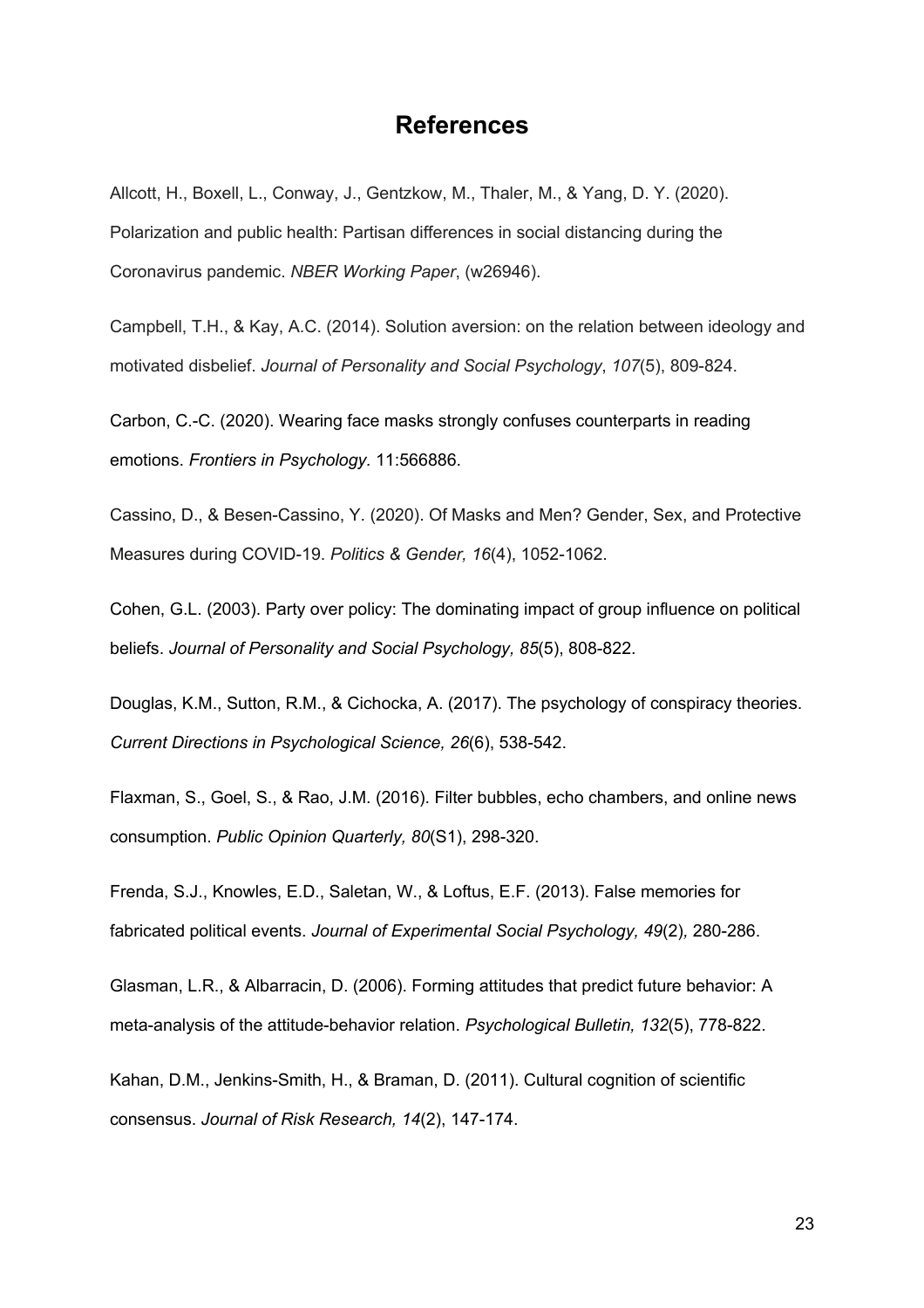Kam, C.D. (2005). Who toes the party line? Cues, values, and individual differences. *Political Behavior, 27*(2), 163-182.

Koudenburg, N., Greijdanus, H., & Scheepers, D. (2019). The polarizing effects of group discussion in a negative normative context: Integrating societal-, group-, and individual-level factors. *British Journal of Social Psychology, 59*(1), 150-174.

Kushner Gadarian, S., Goodman, S.W., & Pepinsky, T.B., Partisanship, health behavior, and policy attitudes in the early stages of the COVID-19 pandemic (March 27, 2020). Available at SSRN: https://ssrn.com/abstract=3562796 or http://dx.doi.org/10.2139/ssrn.3562796

Lazer, D.M.J., Baum, M.A., Benkler, Y/. Berinsky, A.J., Greenhill, K.M., Menczer, F., Metzger, M.J., Nyhan, B., Pennycook, G., Rothschild, D., Schudson, M., Sloman, S.A., Sunstein, C.R., Thorson, E.A., watts, D.J., & Zittrain, J.L. (2018). The science of fake news. *Science, 359*(6380), 1094-1096.

Lehmann, E.Y., & Lehmann, L.S. (2020, in press). Responding to patients who refuse to wear masks during the Covid-19 pandemic. *Journal of General Internal Medicine.*

Nesdale, D., Maass, A., Durkin, K., & Griffiths, J. (2005). Group norms, threat, and children's racial prejudice. *Child Development, 76*(3), 652-663.

Petersen, M.B., Skov, M., Serritzlew, S., & Ramsøy, T. (2013). Motivated reasoning and political parties: Evidence for increased processing in the face of party cues. *Political Behavior, 35*(4), 831-854.

Pew Research Center (2020). *Republicans, Democrats move even further apart in coronavirus concerns.* Retrieved from https://www.pewresearch.org/politics/2020/06/25/republicans-democrats-move-even-furtherapart-in-coronavirus-concerns/ on 3rd February 2021.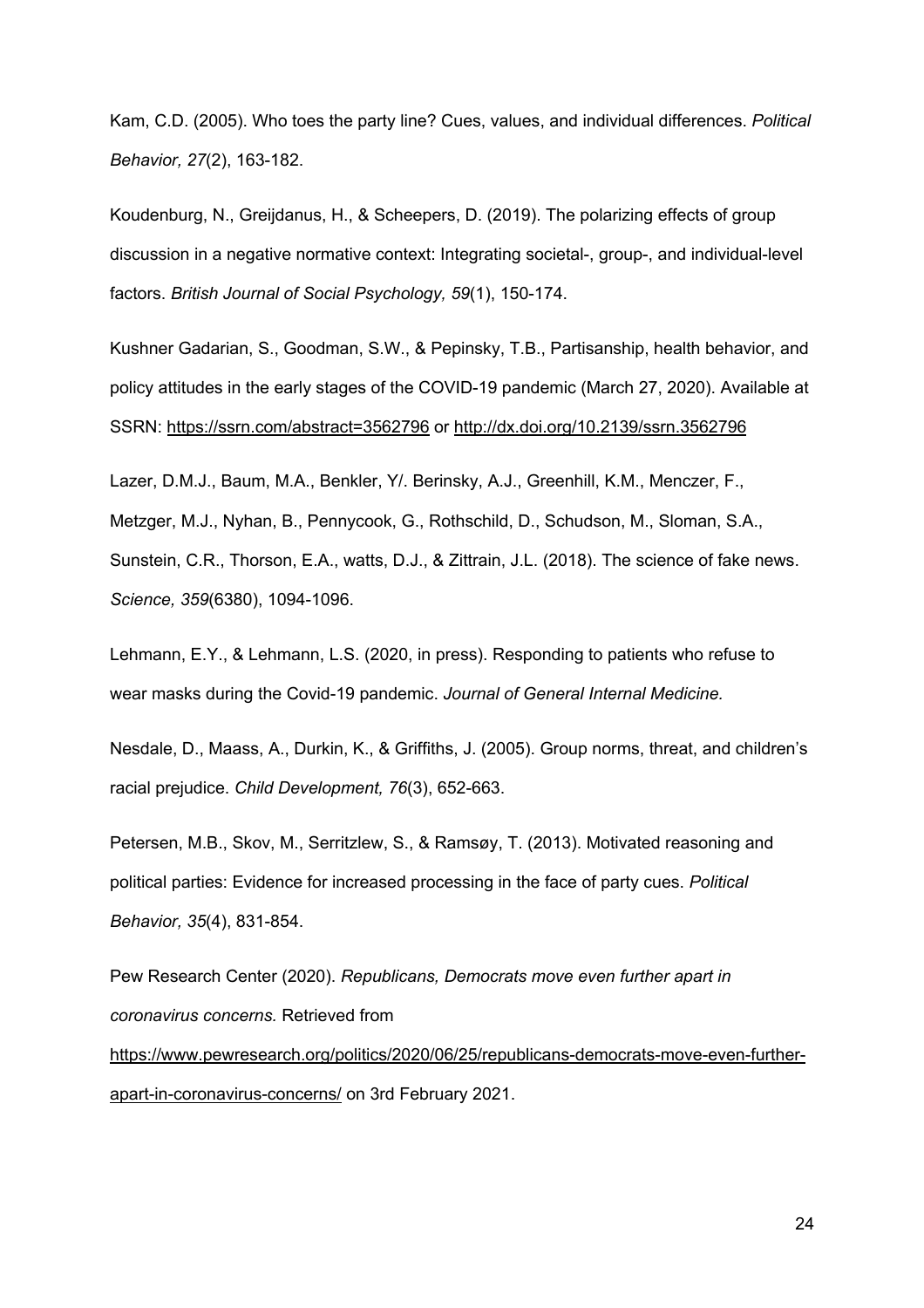Pew Research Center (2020). *5 facts about partisan reactions to COVID-19 in the U.S*. Retrieved from: https://www.pewresearch.org/fact-tank/2020/04/02/5-facts-about-partisanreactions-to-covid-19-in-the-u-s/ on 3rd February 2021.

Pew Research Center (2019). *Partisan antipathy: More intense, more personal*. Retrieved from https://www.people-press.org/2019/10/10/partisan-antipathy-more-intense-morepersonal/ on 3rd February 2021.

Prentice, D.A., Miller, D.T., & Lightdale, J.R. (1994). Asymmetries in attachments to groups and to their members: Distinguishing between common-identity and common-bond groups. *Personality and Social Psychology Bulletin, 20*(5)*,* 484-493.

Rutjens, B. T., Heine, S. J., Sutton, R. M., & van Harreveld, F. (2018). Attitudes towards science. In *Advances in Experimental Social Psychology* (Vol. 57, pp. 125-165). Academic Press.

Smith, P.K. (2016) Bullying: Definitions, types, causes, consequences and intervention. *Social and Personality Psychology Compass, 10*(9), 519-532.

Tajfel, H. (1979). Individuals and groups in social psychology. *British Journal of Social and Clinical Psychology, 18*(2), 183-190.

Templeton, E.M., Stanton, M.V., & Zaki, J. (2016). Social norms shift preferences for healthy and unhealthy foods. *PLoS One, 11*(11): e0166286.

Van Bavel, J.J., Baicker, K., Boggio, P.S., Capraro, V., Cichocka, A., Cikara, M., Crockett, M.J., Crum, A.J., Douglas, K.M., Druckman, J.N. Drury, J., Dube, O., Ellemers, N., Finkel, E.J., Fowler, J.H., Gelfand, M., Han, S., Haslam, S.A., Jetten, J., Kitayama, S., Mobbs, D., Napper, L.E., Packer, D.J., Pennycook, G., Peters, E., Petty, R E., Rand, D.G., Reicher, S.D., Schnall, S., Shariff, A., Skitka, L.J., Smith, S.S., Sunstein, C.R., Tabri, N., Tucker, J.A., van der Linden, S., Van Lange, P.A.M., Weeden, K.A., Wohl, M.J.A., Zaki, J., Zion, S. &